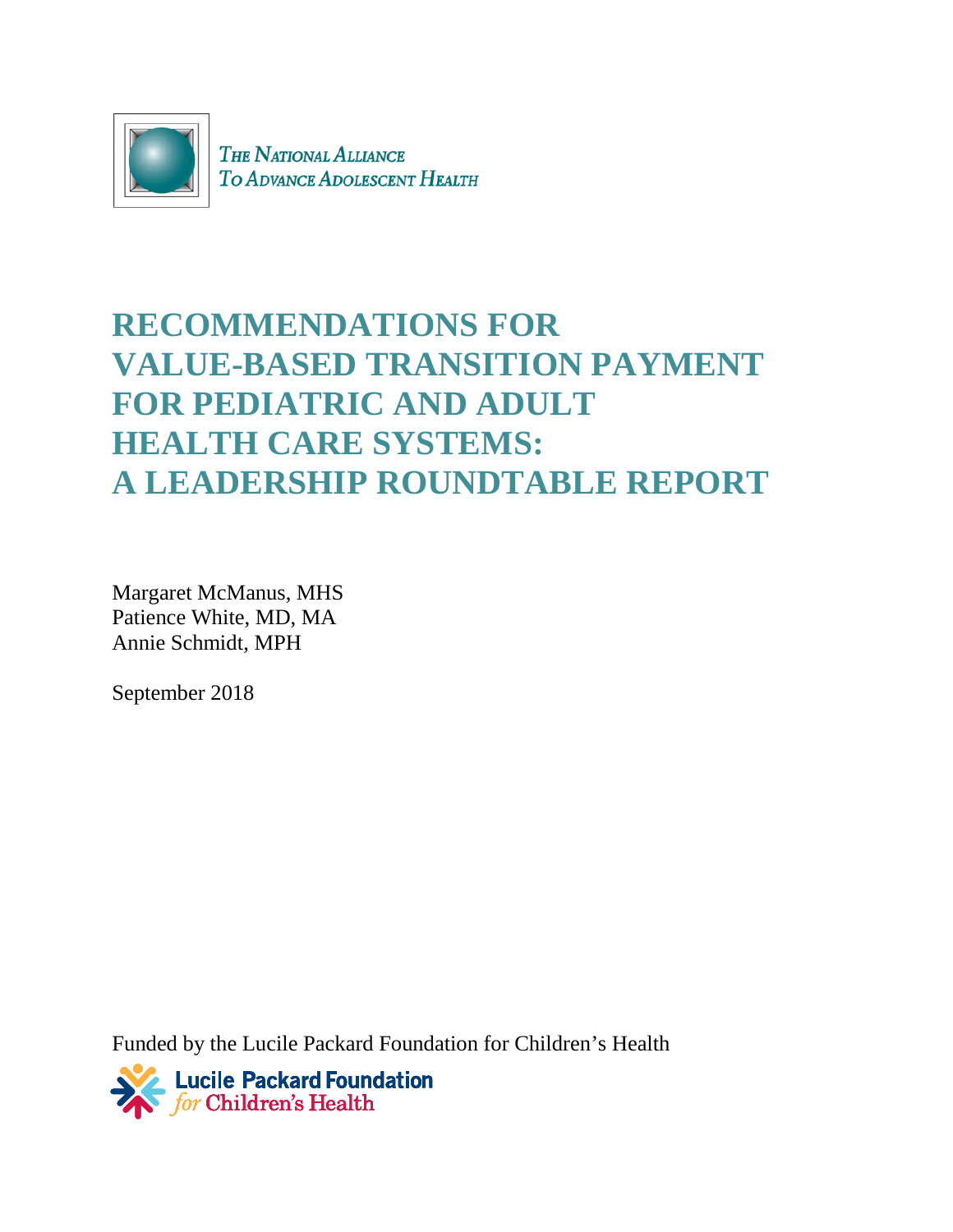# **TRANSITION PAYMENT ROUNDTABLE PARTICIPANTS**

# **Ellen Albritton**

Senior Policy Analyst Families USA Washington, DC

# **Charles Barone, MD**

Chair, Department of Pediatrics Henry Ford Medical Center Detroit, MI

# **Joel Bradley, MD**

Chief Medical Officer United Healthcare Community Plan of Tennessee Member, American Academy of Pediatrics Committee on Coding and Nomenclature Nashville, TN

### **Melissa Cohen, JD, MPA**

Staff Vice President, Payment Innovation Strategy Anthem, Inc. Washington, DC

# **Barbara Cohoon, PhD, MSN, RN**

Clinical Strategy Director UnitedHealthcare Special Needs Initiative Washington, DC

# **Margaret Comeau, MHA**

Senior Project Director, Center for Advancing Health Policy and Practice Co-Principal Investigator, Catalyst Center Boston University School of Public Health Boston, MA

### **Eliot Fishman, PhD**

Senior Director of Health Policy Families USA Washington, DC

# **Denise Giambalvo, MHRM**

Vice President Midwest Business Group on Health Chicago, IL

### **Holly Henry, PhD, MHS**

Research Program Manager Lucile Packard Foundation for Children's Health Director, California Community Care Coordination Collaborative Palo Alto, CA

### **Charles Hetterich, CPA, MBA**

Director, Payer Contracting and Reimbursement University of Rochester Medical Center Rochester, NY

# **Terri Hickam, MSW, LCSW, LSCSW, CCM**

Transition Program Manager Children's Mercy Hospital Kansas City, MO

#### **Mark Hudak, MD**

Professor and Chair, Department of **Pediatrics** University of Florida College of Medicine Chair, AAP Committee on Child Health Financing Jacksonville, FL

#### **Tisa Johnson-Hooper, MD**

Senior Staff Physician Medical Director, Center for Autism and Developmental Disabilities Henry Ford Medical Center Detroit, MI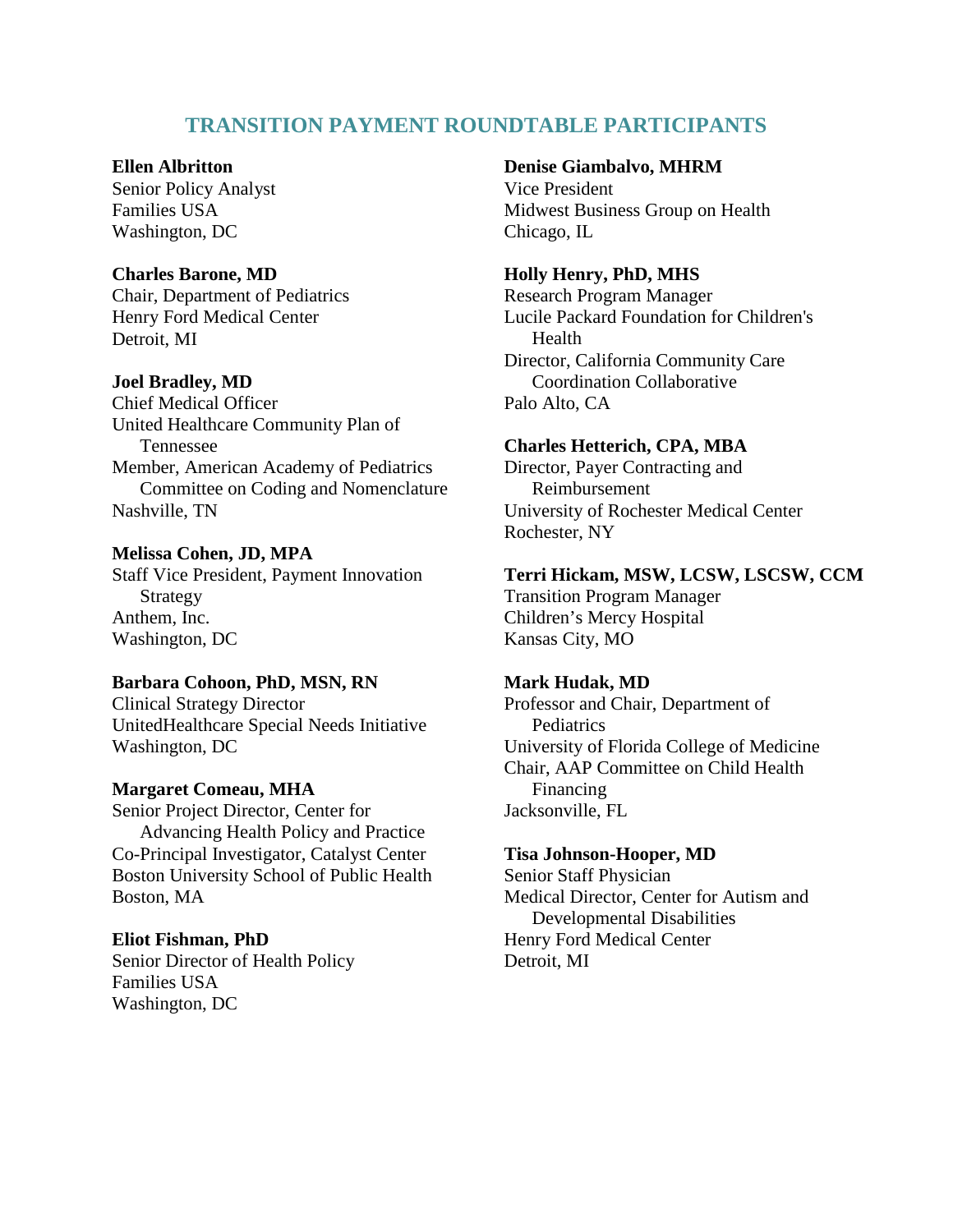### **Jennifer Kyle, RN, MA**

Senior Director, Product Development UnitedHealthcare Special Needs Initiative Minnetonka, MN

# **Carolyn Langer, MD, JD, MPH**

Senior Vice President/Chief Medical Officer Fallon Health Previously Chief Medical Officer of **MassHealth** Boston, MA

### **Marie Mann, MD, MPH**

Acting Deputy Director, Division of Services for Children with Special Health Needs Maternal and Child Health Bureau Health Resources and Services Administration Rockville, MD

### **John McCarthy, MPA**

Founding Partner Speire Healthcare Strategies Columbus, OH

#### **Tricia McGinnis, MPP, MPH**

Senior Vice President Center for Health Care Strategies Hamilton, NJ

### **Ann Modrcin, MD, EMBA**

Medical Director, Transitions to Adult Care Program Director, Division of Rehabilitation Children's Mercy Hospital Kansas City, MO

### **Sterling Ransone, Jr., MD, MS**

Member, Board of Directors of the American Academy of Family Physicians Assistant Clinical Professor, Virginia Commonwealth University Richmond, VA

#### **Matt Roan**

**Principal** Health Management Associates Harrisburg, PA

#### **Brett Robbins, MD**

Chief, Adolescent Medicine Director, Med-Peds Residency Program Professor, Departments of Medicine and **Pediatrics** University of Rochester Medical School Rochester, NY

#### **Gregg Talente, MD, MS**

Clinical Professor, Medicine and Pediatrics Program Director, Primary Care Internal Medicine Residency University of South Carolina School of Medicine Columbia, SC

### **Joseph Zickafoose, MD, MS**

Senior Researcher Mathematica Policy Research Vanderbilt University Medical Center Nashville, TN

We also acknowledge the expert guidance from Michael Barr, MD, MBA; Henry Ireys, PhD; David Kanter, MD, MBA; and Lou Terranova, MS. Their input prior to the meeting greatly enhanced the organization and content of the meeting and report.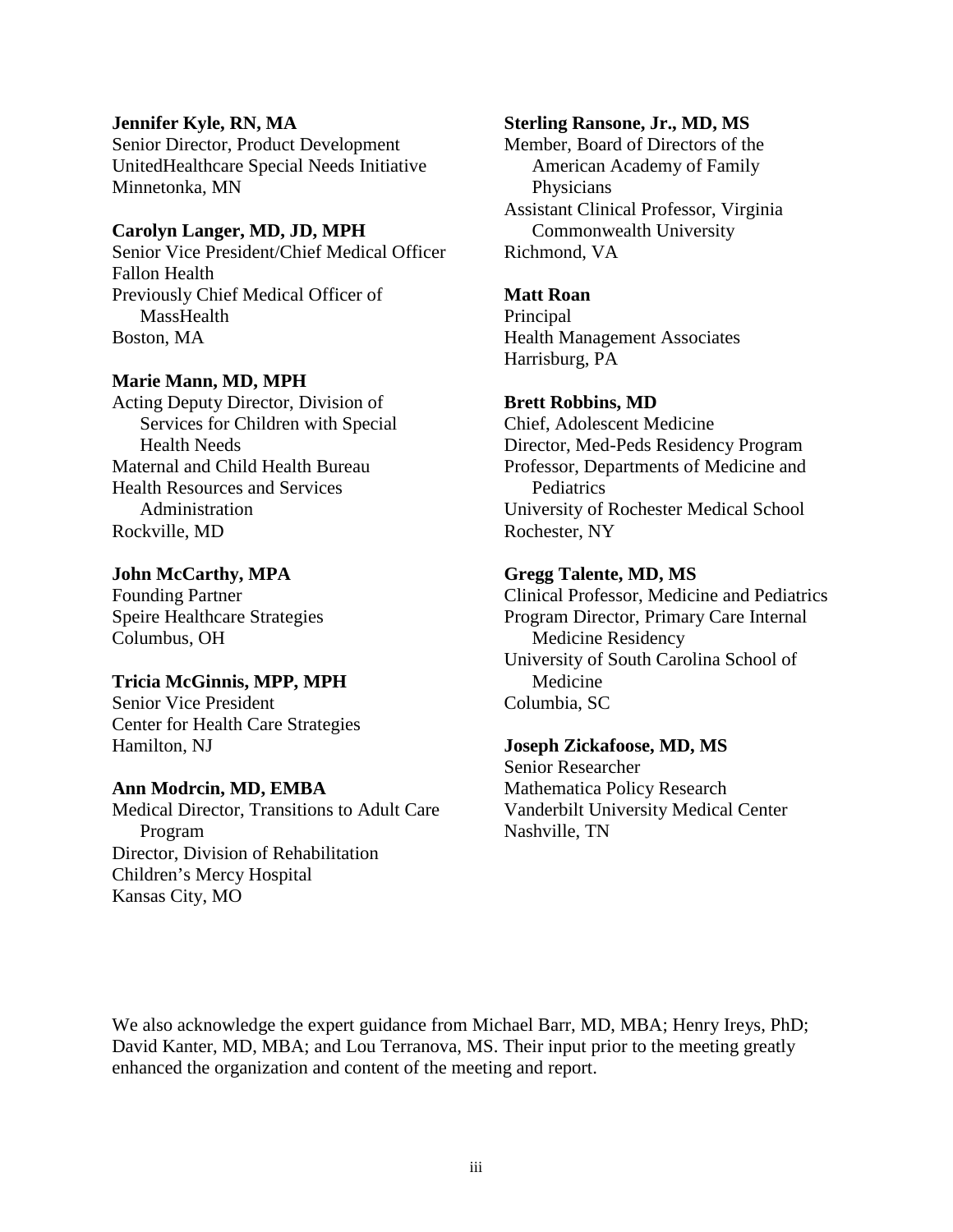# **TABLE OF CONTENTS**

| Pediatric-to-Adult Transition Clinical Foundations and Recommended Process 4 |
|------------------------------------------------------------------------------|
|                                                                              |
|                                                                              |
|                                                                              |
| DISCUSSION AND PRIORITIZATION OF VALUE-BASED TRANSITION PAYMENT              |
| 1.                                                                           |
| 2.                                                                           |
| 3.                                                                           |
| 4.                                                                           |
| 5.                                                                           |
| 6.                                                                           |
| DISCUSSION AND PRIORITIZATION OF TRANSITION QUALITY PERFORMANCE              |
|                                                                              |
|                                                                              |
|                                                                              |
|                                                                              |
|                                                                              |
|                                                                              |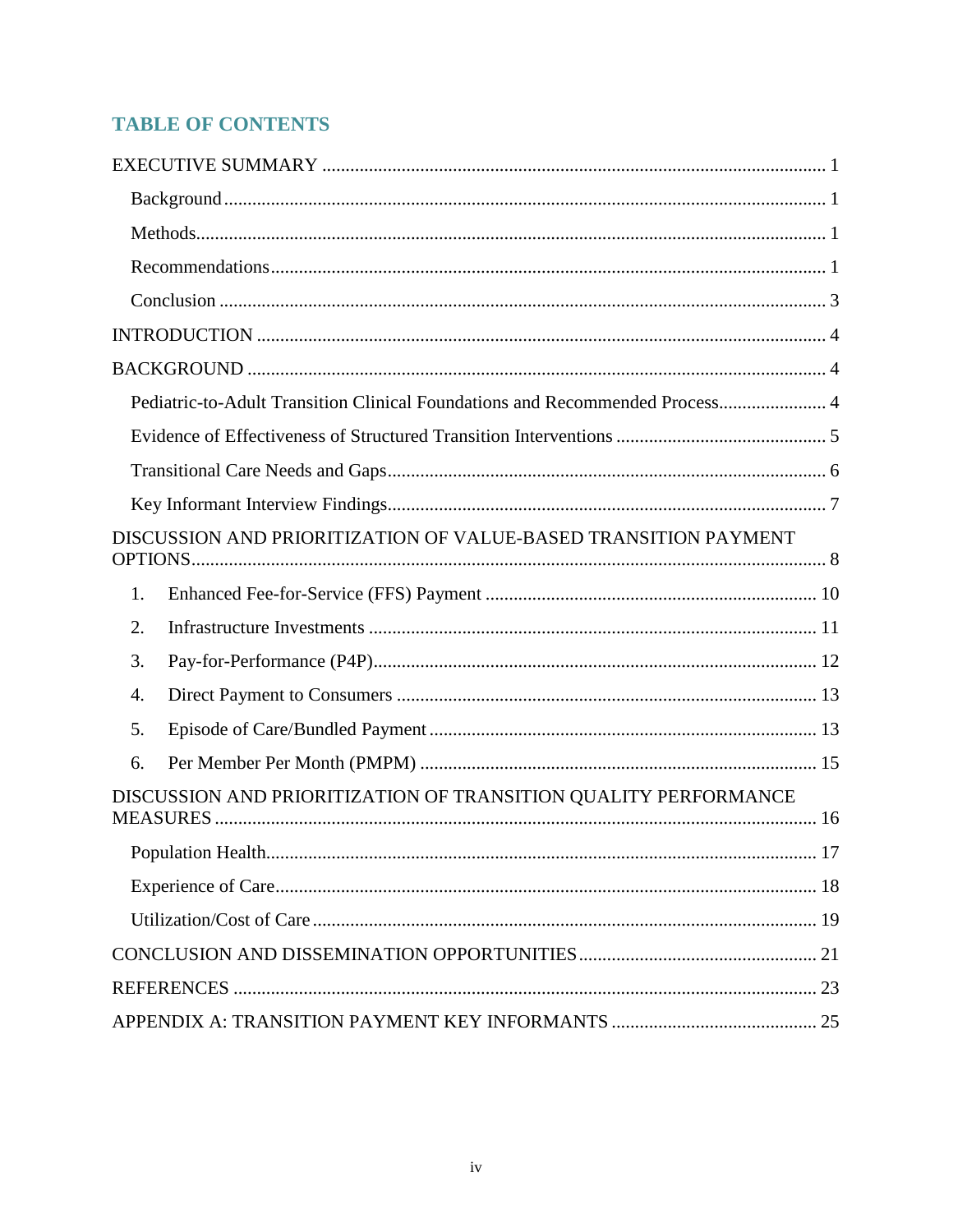# <span id="page-4-0"></span>**EXECUTIVE SUMMARY**

# <span id="page-4-1"></span>*Background*

Currently, 61 million people, or 19% of the United States population, are between the ages of 12 and 26.<sup>1</sup> This is a critical transitional period of development for those with and without chronic conditions. During this period, to the best of their abilities, adolescents and young adults need to gain experience and skills to independently manage their own health and effectively use health services. This is best accomplished when there is an organized process in both pediatric and adult practices to ensure a gradual and continuous emphasis on health literacy and self-care skills, a planned movement from a pediatric to an adult model of care, and careful integration and retention in adult care. Yet, data from the 2016 National Survey of Children's Health reveal that 85% of youth are not receiving transition assistance from their health care providers.<sup>2</sup> The literature is replete with examples of adverse impacts when a structured transition process is not in place, particularly for those with chronic conditions that includes low health care literacy, gaps in access and use of ambulatory care, worsening health conditions, dissatisfaction and worry, and preventable emergency room visits and hospitalizations.3

# <span id="page-4-2"></span>*Methods*

In May 2018, a roundtable on value-based payment (VBP) for pediatric-to-adult transition services was held by The National Alliance to Advance Adolescent Health and funded by the Lucile Packard Foundation for Children's Health. Roundtable participants represented commercial and Medicaid payers, health plan and clinical leaders, professional organization representatives, consultants and researchers, family advocacy leaders, and foundation and federal officials. Through facilitated discussions and priority ranking, the 24 roundtable participants rated six VBP options and selected among several quality measures in the triple aim domains of population health, experience, and costs of care. Prior to the roundtable, The National Alliance project team conducted 65 key informant interviews with major stakeholder groups using a semistructured interview format to identify: alternative payment options, possible quality measures, priority populations for initial transition pilots, and the alignment with current delivery and payment reforms. Extensive reading on Center for Medicare and Medicaid Innovation (CMMI), state, and commercial payment innovations and evaluations also informed this report. Quality measures were identified from two systematic reviews on transition measures and evaluation studies, Centers for Medicare and Medicaid Services' (CMS) Child Core Measure Set, Healthcare Effectiveness Data and Information Set (HEDIS), and the National Quality Forum. The results and recommendations from the roundtable and key informant deliberations are presented in this report.

# <span id="page-4-3"></span>*Recommendations*

- 1. Payment incentives are critically needed in both pediatric and adult practices/systems to accelerate improvements in transitional care.
- 2. Medicaid and commercial payers are encouraged to implement transition VBP pilots, which initially could start with youth and young adults with chronic conditions and focus on the transfer period. Since most pediatric and adult care delivery systems do not have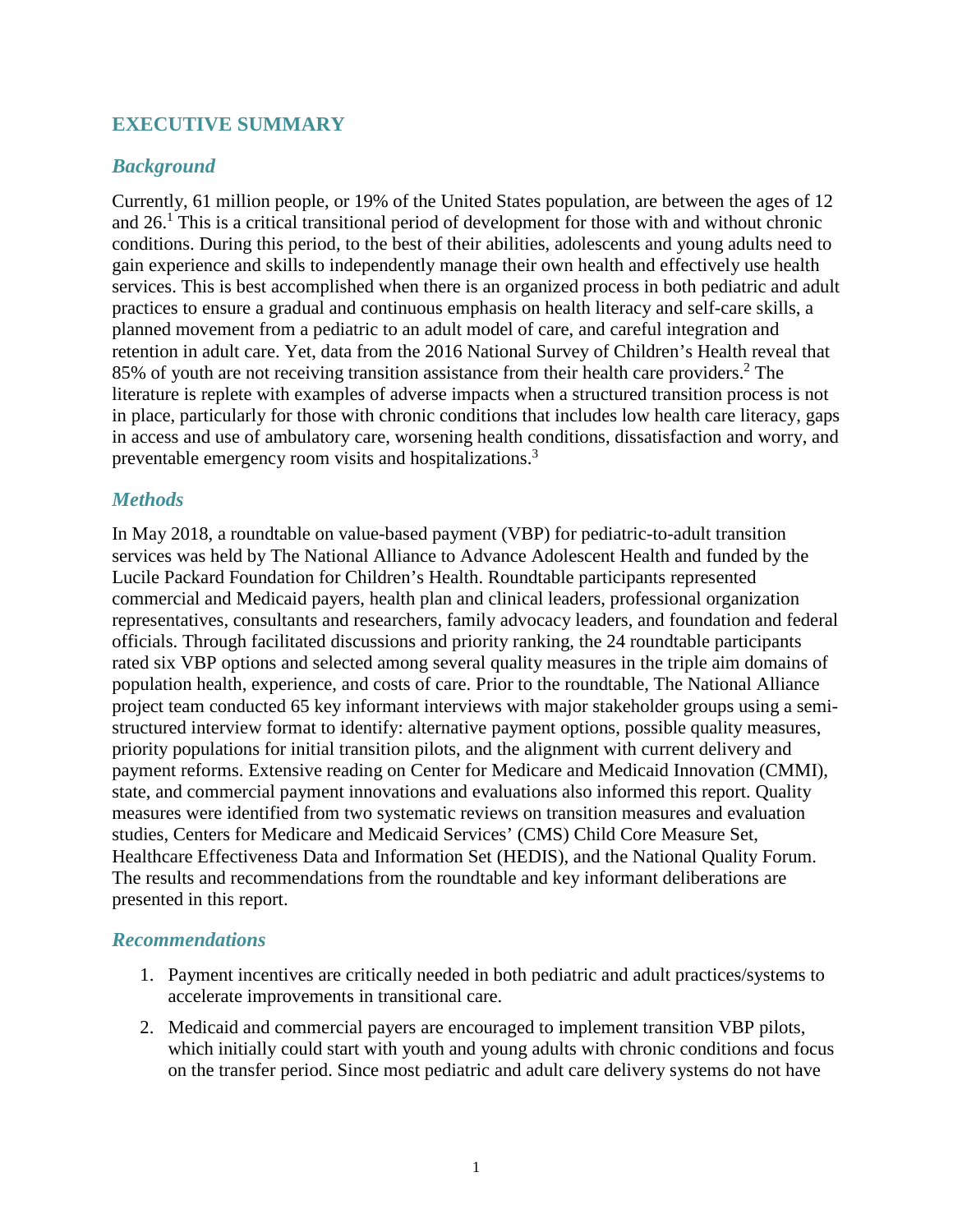structured or coordinated transition processes in place, early VBP pilots may be different from subsequent efforts.

- 3. At the outset, payer recognition of transition-related CPT codes<sup>4</sup> is an important step since many VBP options are built on an enhanced fee-for service (FFS) foundation.
- 4. Proactive identification of adult primary, specialty, and behavioral care providers to care for young adults is needed, particularly for those with childhood-onset conditions, intellectual/developmental disabilities, and behavioral health conditions, with available pediatric consultation to ensure continuity of care.
- 5. Recognizing the variety of insurance markets and range of payment reforms underway across the country, roundtable participants stressed the need to include several VBP options from which to choose the best option for their system. Using a priority ranking method that considered importance, usability, acceptability, and feasibility, roundtable participants selected the following VBP transition payment options in rank order and offered several different examples of how each option could be structured.
	- a. *Enhanced fee-for-service (FFS) payments*. Two examples are: a) using higher fees for evaluation and management services for the purpose of incentivizing adult practices to accept a certain volume of young adults with chronic conditions, and b) paying a higher fee for care plan oversight services for pediatric practices to ensure the preparation of a current medical summary, a plan of care with health care transition (HCT) information, and communication with the receiving adult practice.
	- b. *Infrastructure payments.* Two examples are: a) making an up-front investment to upgrade electronic medical records (EMRs) to incorporate recommended transition clinical processes in pediatric and adult practices/systems, and b) supporting training and quality improvement efforts to implement recommended transition clinic processes as part of routine pediatric and adult care.
	- c. *Pay-for-performance (P4P) payments.* Two examples are: a) rewarding collaborating pediatric and adult practices for transfer of young adult patients who have reduced preventable emergency room and hospital visits during the time between the last pediatric visit and the initial adult visit, and b) structuring incentive payments for pediatric and adult practices that achieve specific transition quality performance targets, such as evidence of having a transition process in place.
	- d. *Direct payment to consumers. (This option could be structured as a supplement to other VBP payment options.)* Two examples are: a) providing an incentive (e.g., a gift card) for youth and young adults to attend their preventive or chronic care appointment(s) to plan for transfer, and b) providing an incentive for young adults to attend their initial adult visit(s), and possibly subsequent visits.
	- e. *Episode of care/bundled payments.* Two examples are: a) creating a transfer episode of care covering the year before and after transfer with assigned primary pediatric and adult accountable providers, who could be measured on the lowest average per episode cost compared to peers and rewarded with bonus payments, while those with the highest costs could have penalties imposed, and b) creating a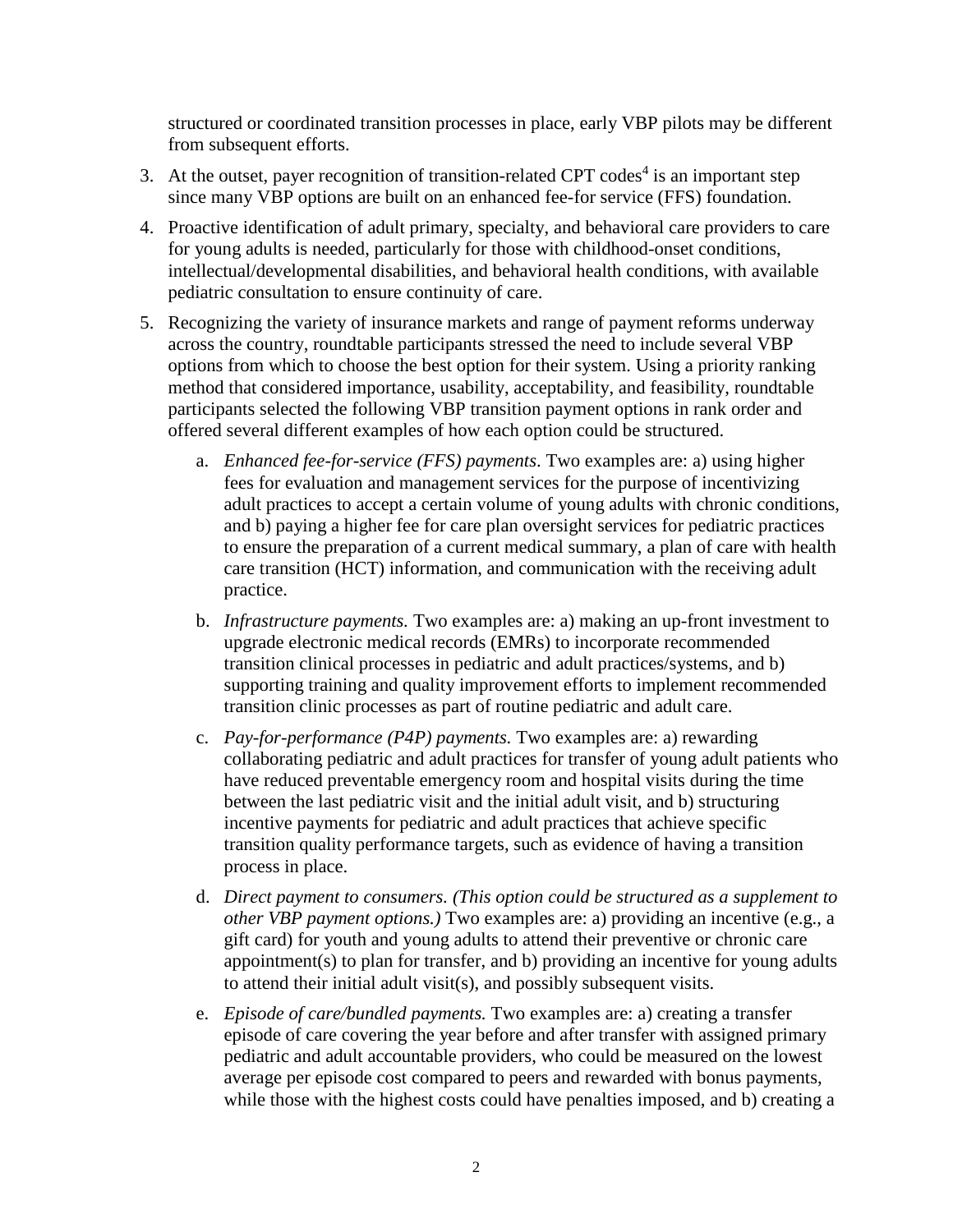pediatric-to-adult ambulatory transition code (modeled after the hospital-to-home transition care management code) for use by pediatric and adult clinicians. Bundled activities could include the last pediatric/initial adult office visit, communication between pediatric/adult clinician/patient, preparation/review of transfer package, and confirmation of initial visit/welcome and orientation to adult care.

- f. *Per member per month (PMPM) payments.* Two examples are: a) creating a riskadjusted monthly capitation for a defined period prior to transfer to cover the added costs associated with preparing youth for transfer to adult care and aligned with quality measures, such as consumer experience with the transition process, and b) creating a risk-adjusted monthly capitation for a defined period following transfer to cover the added costs associated with integrating and retaining young adults in adult care and aligned with quality measures, such as ambulatory visits.
- 6. Roundtable participants also prioritized, by importance and feasibility, quality measures that could be coupled with VBP strategies. The group acknowledged that given the early stage of pediatric-to-adult transition implementation, process measures may be initially selected, but outcome measures are preferred over the long term.
	- a. *Population Health Quality Measures.* The most important population health measures selected were transitional care process, social determinants of health, patient-reported health outcomes, and shared plan of care. The most feasible measures were disease-specific measures, medication reconciliation, and meaningful use requirements.
	- b. *Experience of Care Quality Measures.* The most important experience of care measure selected was consumer experience with the transition process. The most feasible measure was consumer experience with care, which can be measured using specific domains from the Consumer Assessment of Healthcare Providers and Systems (CAHPS) (which are not specific to transition).
	- c. *Utilization/Cost Quality Measures.* The most important utilization/cost measures selected were time between last pediatric visit and initial adult visit, emergency room/urgent care visits, and preventive/primary care visits in the adult care setting. The most feasible measures were similar – emergency room/urgent care visits, preventive/primary care in the adult care setting, and hospital visits/ readmissions.

# <span id="page-6-0"></span>*Conclusion*

This report is intended to guide commercial and Medicaid payers, health plans, employers, and pediatric and adult systems of care in implementing and evaluating VBP options for transitionaged youth and young adults. New VBP payment efforts have the potential to make evidencebased approaches to pediatric-to-adult transitional care more sustainable, with the promise of better outcomes; greater satisfaction for youth, young adults, and families; and lower costs for the health care system.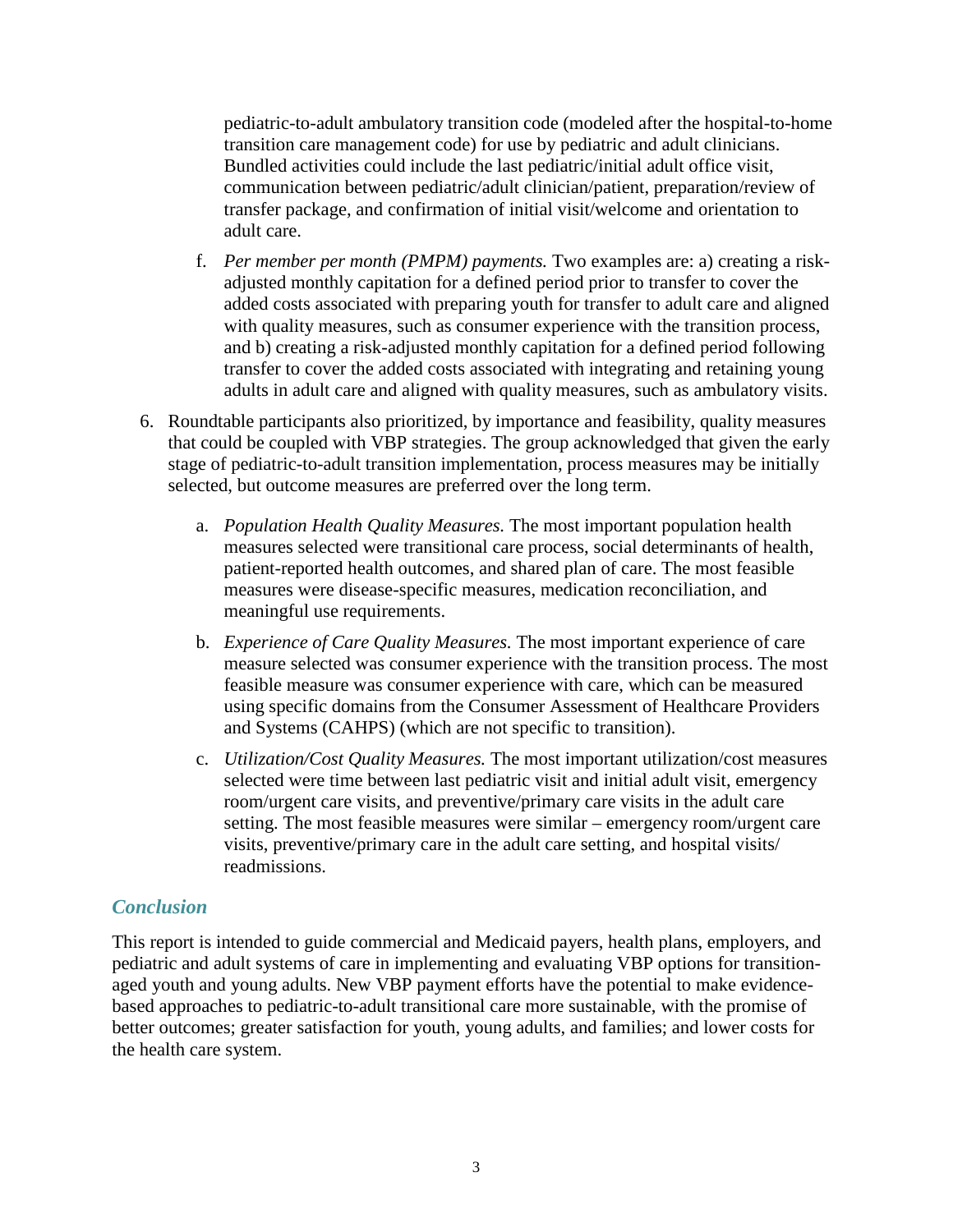# <span id="page-7-0"></span>**INTRODUCTION**

On May 8, 2018, The National Alliance to Advance Adolescent Health hosted a one-day roundtable on value-based payment (VBP) for pediatric-to-adult health care transition (HCT) services. The Lucile Packard Foundation for Children's Health funded this effort. The 24 invited roundtable participants represented a diverse group of stakeholders, including payers from commercial and Medicaid agencies, health plan leaders, professional association officials and clinicians, consultants and researchers, foundation and federal officials, and family advocacy leaders.

The goals for the transition payment roundtable were twofold: 1) to prioritize payment strategies and associated quality performance measurement options, and 2) to identify opportunities for piloting and dissemination. The day-long meeting included facilitated discussions and priority ranking of specific transition payment and quality measurement options. This report summarizes the recommendations on VBP payment and quality measures for pediatric-to-adult transitional care from the roundtable participants, as well as suggestions from 65 key informant interviews conducted prior to the meeting, and a set of dissemination opportunities. This report also includes background information on the clinical foundations for transitional care, evidence of effectiveness for structured transition interventions, and transitional care needs and gaps.

# <span id="page-7-1"></span>**BACKGROUND**

# <span id="page-7-2"></span>*Pediatric-to-Adult Transition Clinical Foundations and Recommended Process*

In 2011, the American Academy of Pediatrics (AAP), the American Academy of Family Physicians (AAFP), and the American College of Physicians (ACP) jointly published a clinical report on HCT.<sup>5</sup> This clinical report represents professional consensus on the practice-based implementation of transition for all youth, starting in early adolescence and continuing into young adulthood. Using an age-based algorithm, the clinical report defines a set of sequential steps that include preparation of an office transition policy; a transition plan jointly developed with youth and families; a transition readiness/self-care skill assessment conducted periodically; preparation for an adult model of care with discussion of privacy and consent, a medical summary shared with youth and families and, if needed, referrals for decision-making support; assistance with identifying an adult clinician and preparation of a transfer package; confirmation of transfer and consumer feedback; and facilitated integration into adult care. An updated clinical report will be published in *Pediatrics* in October 2018.6

The 2011 clinical report was subsequently translated into the Six Core Elements of Health Care Transition in 2011 and updated by Got Transition in 2014,<sup>7</sup> following a series of quality improvement learning collaboratives that demonstrated the effectiveness of this planned transition process in pediatric, family medicine, and internal medicine practices. <sup>8</sup> The Six Core Elements, with sample customizable tools and measurement resources, are increasingly being used in primary and specialty care systems. Figure 1 displays the recommended practice-based process for transition planning, transfer, and integration into adult care.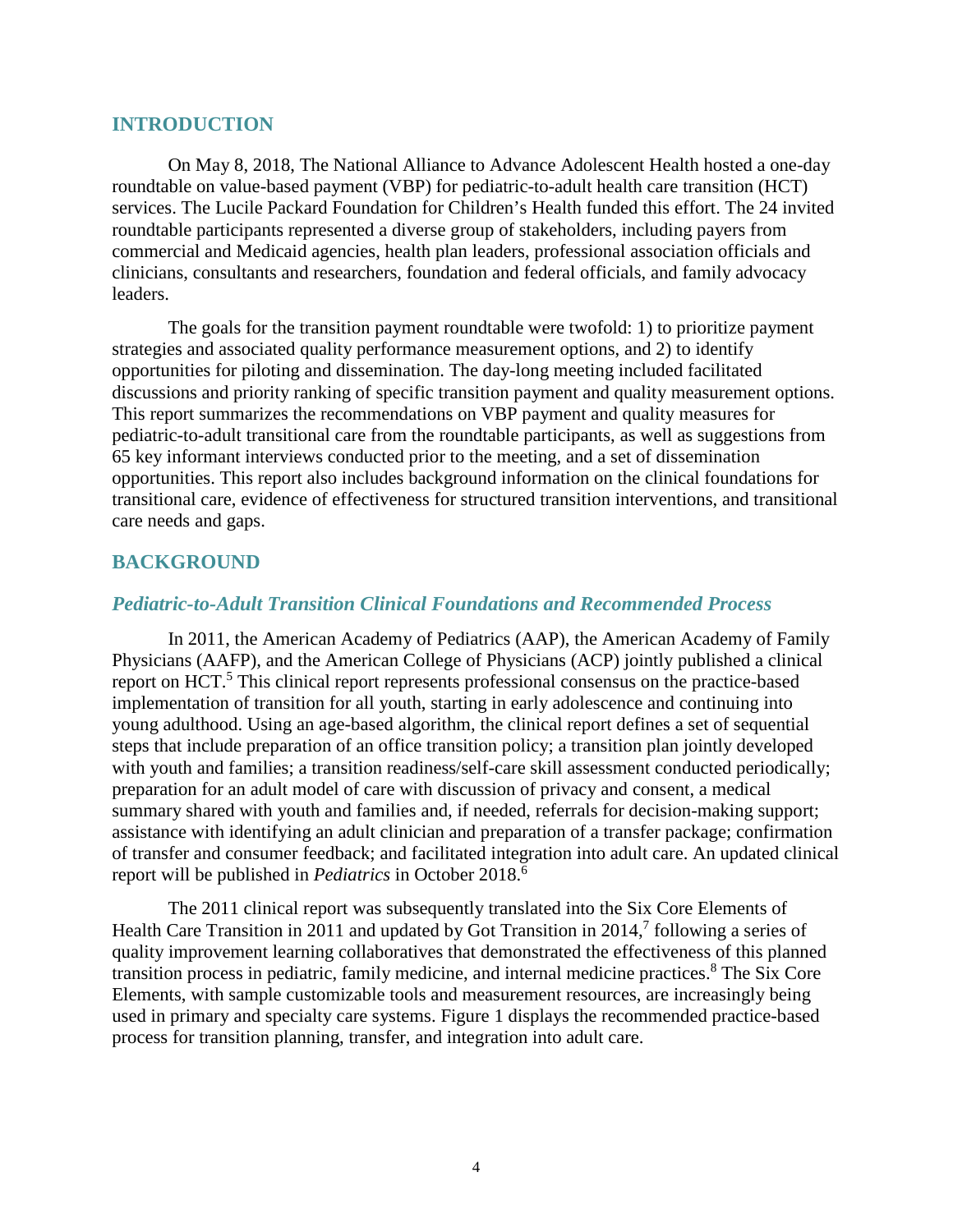# **Figure 1. Pediatric-to-Adult Transitional Care Process**



# <span id="page-8-0"></span>*Evidence of Effectiveness of Structured Transition Interventions*

A systematic review of pediatric-to-adult transition evaluations, conducted between 1995 and 2016, found 43 studies that met rigorous inclusion criteria.<sup>3</sup> Significant positive impacts of a structured HCT intervention were found in the triple aim domains of population health, experience of care, and health care utilization for youth and young adults with chronic conditions. With respect to population health, transition evaluation studies found greater adherence to care, improved patient-reported health and quality of life, greater self-care skills, and lower mortality. With respect to experience of care, evaluation studies found increased satisfaction with the transition and transfer process. With respect to utilization, evaluation studies found an increase in adult ambulatory visit rates, a decrease in time between the last pediatric visit and the initial adult care visit, and a reduction in emergency room visits and hospital admissions and lengths of stay.

Since publication of the systematic review, two studies, one in the United States and one in Australia, found cost reductions. Geisinger Health System reported that their transition care coordination intervention, designed for a medically complex Medicaid population, resulted in a 28% reduction in per member per month costs (\$3,931 vs \$5,450), driven by reductions in hospitalization and emergency department visits.<sup>9</sup> A study in western Sydney reported an \$130,500 in hospital savings in a single year, after accounting for staff time to implement transition services for youth and young adults with Type 1 diabetes mellitus. The savings were attributed to decreased hospital admissions and lengths of stay.10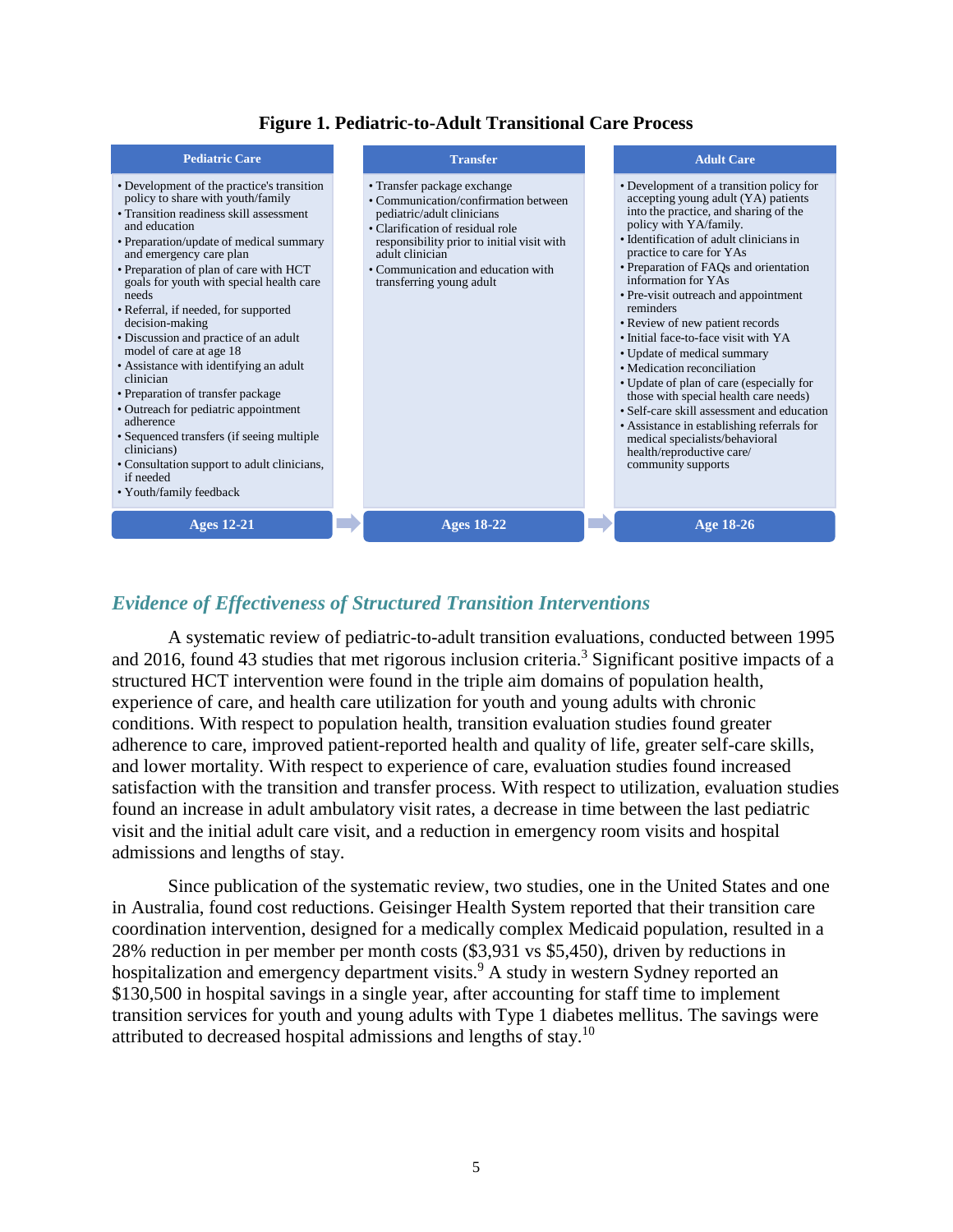# <span id="page-9-0"></span>*Transitional Care Needs and Gaps*

The ages between 12 and 26 represent the transition age period, an essential period of development for all youth and young adults with or without chronic conditions. This is the time when youth begin to assume increasing responsibility for their own health and health care and eventually move from pediatric to adult-centered care.<sup>11</sup> Nineteen percent, or 61 million people, of the US population are between 12 and  $26.<sup>1</sup>$ 

Among this transition-aged group, 25-30% have one or more chronic conditions. 12, 13 Over the last several decades, due to advances in pediatric care and early identification efforts, there has been a dramatic

"Health transitions are an integral part of adolescent and young adult development and, as such, occur alongside, and in connection with, a range of other important transitions that affect many other areas of life." – Albert Farre, PhD, University of Birmingham, and Janet McDonagh, MD, University of Manchester $11$ 

increase in the number of youth with childhood-onset chronic conditions living into adulthood, with important implications for the adult health care system. As a result, there is a surge of young adults with chronic conditions entering adult health care offices, emergency rooms, and hospitals. There is also an overflow of young adults with chronic conditions backed up in pediatric specialty clinics and hospital complex care clinics without identified adult practices and hospitals to receive them.

According to the 2016 National Survey of Children's Health, 85% of youth with and without chronic conditions report not receiving transition planning support from their health care providers. <sup>2</sup> This lack of planned transition support often results in youth having limited knowledge of their own condition; lack of independent experiences making their own appointments, arranging for referrals, and using health insurance; difficulties identifying adult clinicians; and preventable complications and lapses in care.

The following examples of young adults with diabetes, sickle cell disease, and congenital heart disease highlight the need for a structured transition process.

- *Diabetes.* In a 2015 systematic literature review of transitional care for youth with Type 1 diabetes, studies found that the average gap in care among this population increases to 4.6 +/- 1.2 years without a structured transition program compared to 0.8 +/- 0.6 years with a structured transition. Type 1 diabetic patients disconnected from adult care experience an increased incidence of acute and chronic disease complications.14
- *Sickle cell disease*. Data from eight states showed that individuals ages 18-30 who did not receive a structured transition process had significantly higher acute care utilization rates compared to children ages 10-17 (3.61 visits vs 2.0 visits/patient/ year). The 30-day readmission rate doubled from 27.4 to 48.9% respectively.<sup>15</sup>
- *Congenital heart disease*. In 12 centers across the US, 42% of young adults with congenital heart disease who did not receive a structured transition process experienced gaps in care of more than three years, including 26% of young adults with severely complex diseases. The first gap in care tended to occur during the transitional ages of young adulthood. Congenital heart disease patients with care gaps have three times greater likelihood of requiring urgent interventions.<sup>16</sup>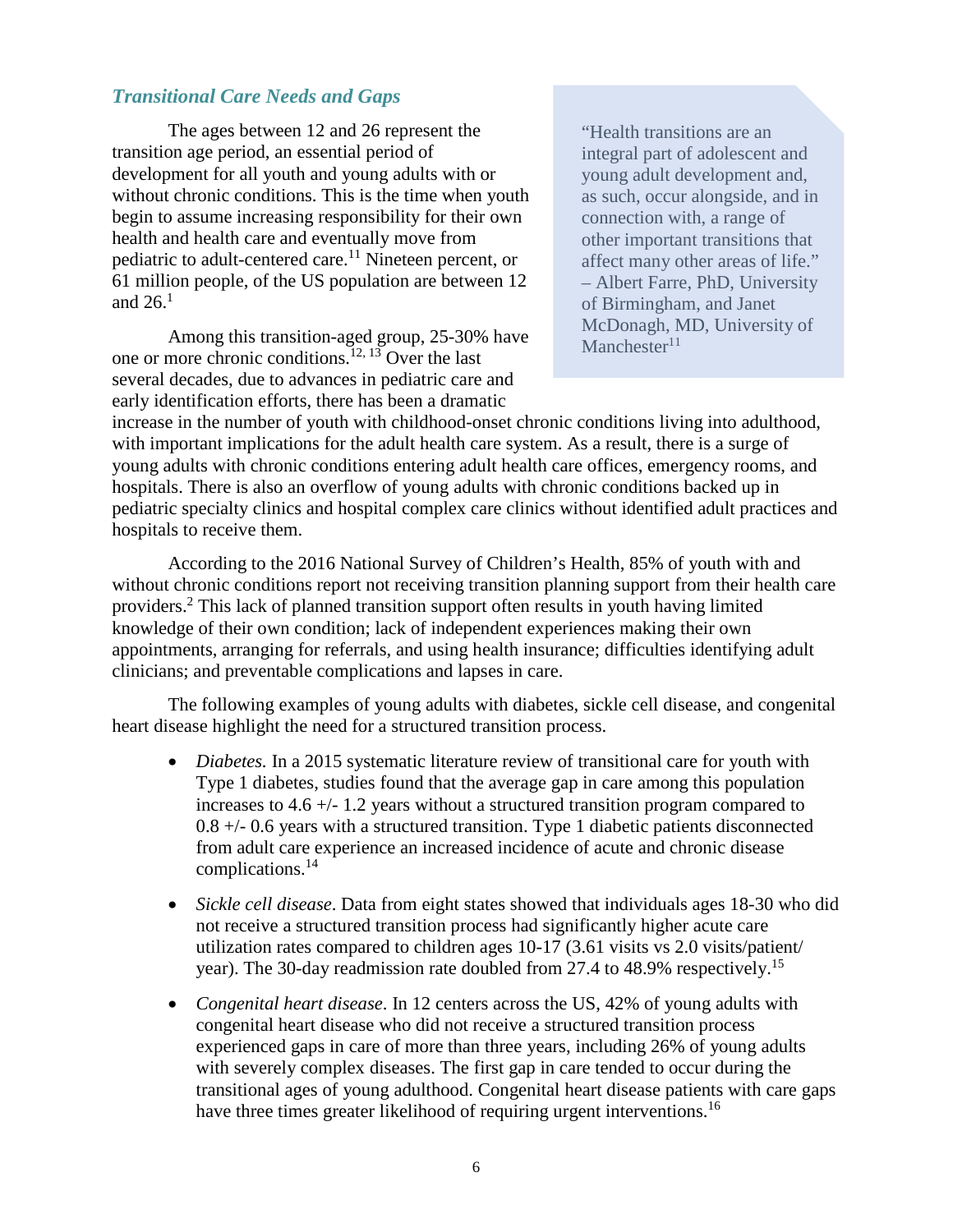# <span id="page-10-0"></span>*Key Informant Interview Findings*

To inform the transition payment roundtable meeting, 65 key informant interviews were conducted between October 2017 and May 2018 with senior officials from the Centers for Medicare and Medicaid Services (CMS), state Medicaid agencies, commercial payers, health plans, employer coalitions, professional organizations, children's hospitals, academic and policy groups, and patient and family advocacy organizations (Appendix 1). Project staff queried key informants about alternative payment options for transition, possible quality measures, selection of priority populations for initial transition pilots, and preferred alignment with current delivery system and financing directions. The following observations and suggestions were made by key informants.

- Current delivery system and payment reforms mostly focus on high-cost adults, not children. Those that do focus on children are often directed at medically complex children. No payment reform efforts were identified pertaining to pediatric-to-adult transitional care.
- Transitional care efforts will likely have the greatest uptake if aligned with reforms related to primary care, accountable care organizations (ACOs), care coordination/ chronic care management, and population health.
- To gain interest among payers, transitional care efforts should start with youth and young adults with chronic conditions identified either by condition group, by Medicaid program eligibility category (e.g., SSI, foster care, waiver), or by medical or behavioral complexity. Also, early efforts should start with youth likely to maintain eligibility with the same insurer as they transition to adulthood, such as Medicaid-insured youth on SSI living in a state with Medicaid expansion or commercially insured youth with chronic conditions likely to maintain dependent coverage until age 26. There will be more of an incentive for payers to cover HCT services for youth who are likely to remain under their plan after transfer, as opposed to youth likely to switch coverage.
- Initial transitional care pilots should focus on the transfer period. Still, a comprehensive approach for pediatric-to-adult transition is more than managing a smooth transfer. It involves the additional work related to transition preparation that occurs in pediatric practice settings and the added work related to integration into adult care that occurs in adult practice settings. (See Figure 1.)
- To control skyrocketing health care spending, public and commercial payers are rapidly implementing VBP options and moving away from traditional FFS. Six VBP payment options were suggested: 1) infrastructure investments, 2) enhanced fee-forservice (FFS), 3) pay-for-performance (P4P), 4) episodes of care/bundled payment, 5) per member per month (PMPM) payment, and 6) direct payment to consumers. The latter option could be used in combination with other strategies, but on its own was not thought likely to achieve intended transition improvements. Since payment reforms vary so much by market area, transition payment options should be broad.
- Process and outcome quality measures were discussed as part of VBP payment strategies. Key informants acknowledged their preference for selecting outcome versus process measures (though process measures will be necessary in the early stages of implementing a new payment strategy), for using existing quality measures, and for reducing administrative burden.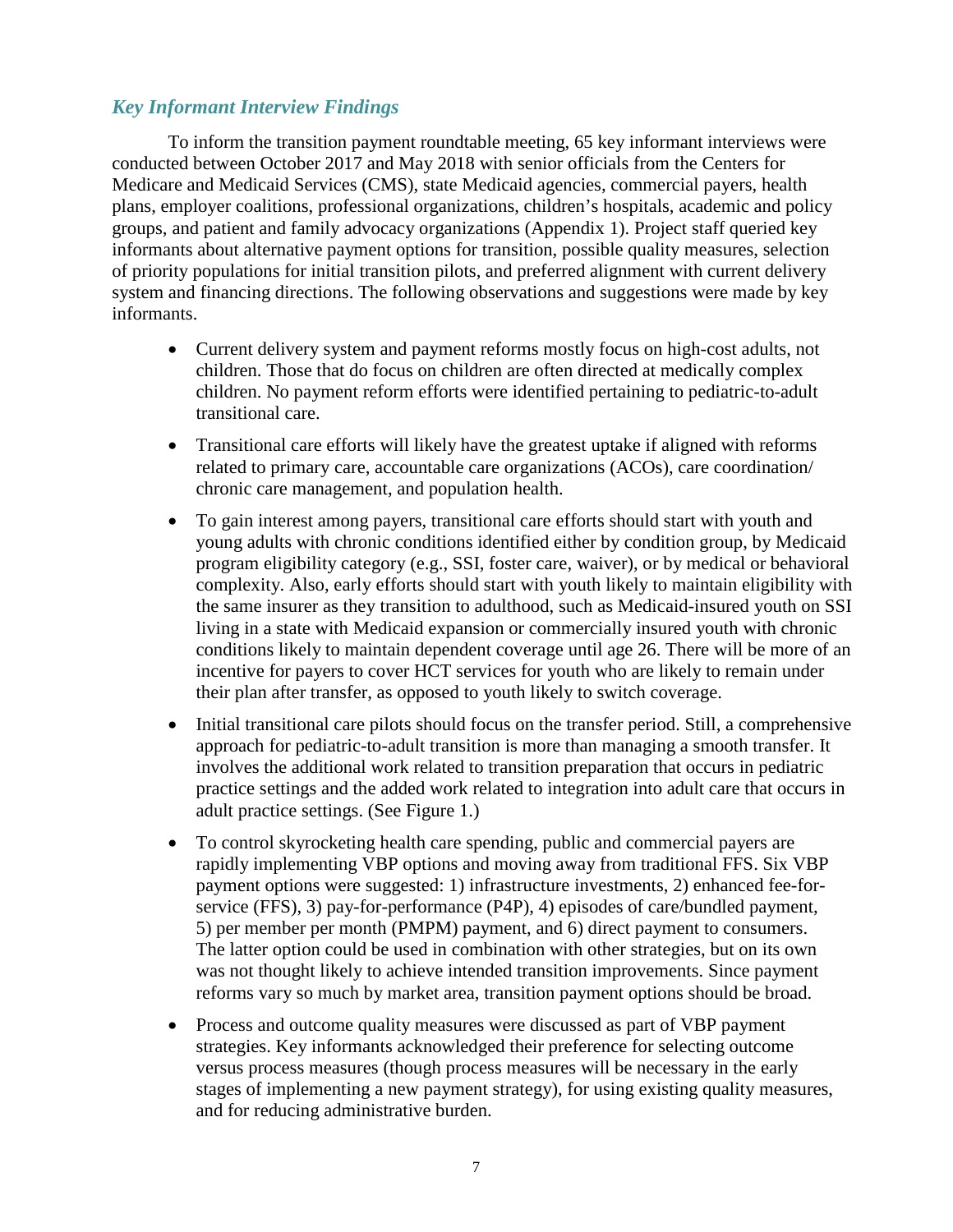# <span id="page-11-0"></span>**DISCUSSION AND PRIORITIZATION OF VALUE-BASED TRANSITION PAYMENT OPTIONS**

Roundtable participants discussed six VBP options for transitional care: infrastructure investments, enhanced FFS, P4P, episodes of care/bundled payment, PMPM, and direct payment to consumers. Several key issues were raised by roundtable participants.

- Adjustment for social determinants and medical/behavioral health complexity is a critical concern and often not fully captured in current claims-based data systems.
- Early VBP strategies may be different than subsequent strategies because transition processes are not yet in place in most systems.
- Since many VBP options are built on a FFS foundation, payer recognition of transition-related CPT codes an important initial step. 4
- Shortages of adult primary and specialty care providers represent a major barrier for youth/young adults and families as well as their pediatric providers seeking to transfer their patients.
- Lack of interoperability of various electronic medical record (EMR) systems in pediatric-sending and adult-receiving practices is problematic.
- There may be less of an incentive for payers to invest in a payment model if the transitioning youth will be switching insurance plans (e.g., aging out of Medicaid coverage or their parent's insurance plan) before the potential benefits of HCT are realized.

Following the discussion, roundtable participants were asked to review and then prioritize the six payment options. The criteria used to evaluate transitional care payment options were adapted from the National Quality Forum's Measure Evaluation Criteria.<sup>17</sup> Each participant submitted a written ranking of the six payment options in terms of an *overall* ranking as well as an *importance* ranking (defined as having a high impact on transition performance), an *acceptability* ranking (defined as producing consistent and credible transition results), a *usability*  ranking (defined in terms of potential audiences using the results for transition accountability and performance improvement), and a *feasibility* ranking (defined as implementable). Roundtable participants ranked their top two (#1 and #2) payment options and their bottom two (#5 and #6) payment options using these evaluation criteria. A score of 3.5 was given to each unranked option. Table 1 displays the average ranking from the 24 roundtable participants. Following this table is a summary of the results and a detailed review of each payment option with examples of how each could be structured. Following this section, the prioritization results for quality performance options that could be linked with VBP options are discussed.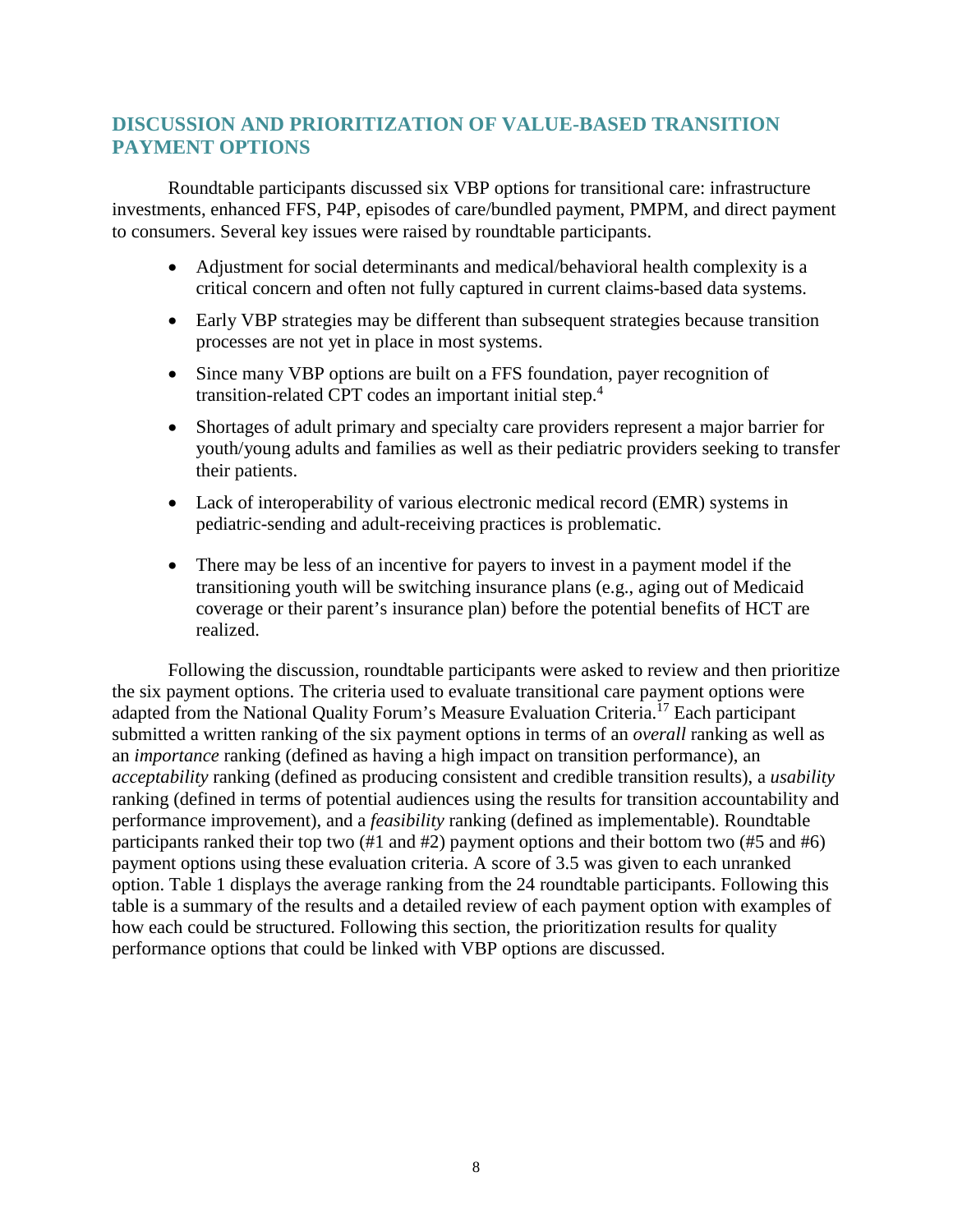| <b>Payment Strategy</b>                    | Overall | Importance | Acceptability | <b>Usability</b> | Feasibility |
|--------------------------------------------|---------|------------|---------------|------------------|-------------|
| <b>Enhanced FFS</b>                        | 1.89    | 2.22       | 1.70          | 2.25             | 1.50        |
| Infrastructure<br>Investment               | 2.62    | 2.33       | 2.39          | 2.89             | 3.15        |
| P <sub>4</sub> P                           | 3.09    | 2.83       | 3.37          | 3.07             | 3.35        |
| Direct Payment to<br>Consumers             | 4.11    | 4.67       | 3.74          | 3.80             | 3.76        |
| Episode of Care/<br><b>Bundled Payment</b> | 4.43    | 4.17       | 5.20          | 4.57             | 5.02        |
| <b>PMPM</b>                                | 4.45    | 4.54       | 4.43          | 4.43             | 4.28        |

**Table 1. Prioritization of Transition Payment Options by Roundtable Participants**

The prioritization results shown in Table 1 display participants' ranking overall and according to each of the four evaluation criteria (importance, acceptability, usability, and feasibility). The lower the score, the higher the priority. The top three transition payment options were enhanced FFS, infrastructure investments, and P4P, which were ranked consistently as the top three choices for each of the evaluation criteria. The bottom three payment options, which varied somewhat by evaluation criteria, were direct payment to consumers, episode of care/ bundled payment, and PMPM.

Overall prioritization results differed little by professional affiliation, as shown in Table 2. Payers, professional association officials/clinicians, and foundation/federal/advocacy leaders agreed on their top three choices: enhanced FFS, infrastructure investments, and P4P. Consultants and researchers selected as their top two choices P4P and enhanced FFS, and episode of care/bundled payment and direct payment received a tie vote for third.

| <b>Professional Affiliation</b>                  | <b>Ranking of Transition Payment Options</b>                                                            |                                                                                               |  |  |
|--------------------------------------------------|---------------------------------------------------------------------------------------------------------|-----------------------------------------------------------------------------------------------|--|--|
| Payers                                           | 4.<br><b>Enhanced FFS</b><br>5.<br>2. P <sub>4</sub> P<br>Infrastructure investment<br>3.               | Direct payment<br><b>PMPM</b><br>6. Episode of care/<br>bundled payment                       |  |  |
| Professional Association<br>Officials/Clinicians | <b>Enhanced FFS</b><br>Infrastructure investment<br>$3.$ P4P                                            | 4. Direct payment<br>5. Episode of care/<br>bundled payment<br>6. PMPM                        |  |  |
| Consultants/Researchers                          | P <sub>4</sub> P<br><b>Enhanced FFS</b><br>3.<br>Episode of care/<br>6.<br>bundled payment <sup>†</sup> | 3. Direct payment <sup><math>\dagger</math></sup><br>Infrastructure investment<br><b>PMPM</b> |  |  |
| Foundation/Federal/<br><b>Advocacy Leaders</b>   | 4.<br>Infrastructure investment<br>2.<br><b>Enhanced FFS</b><br>$3_{-}$<br>P4P                          | <b>PMPM</b><br>5. Episode of care/<br>bundled payment<br>6. Direct Payment                    |  |  |

**Table 2. Prioritization of Transition Payment Options by Professional Affiliation**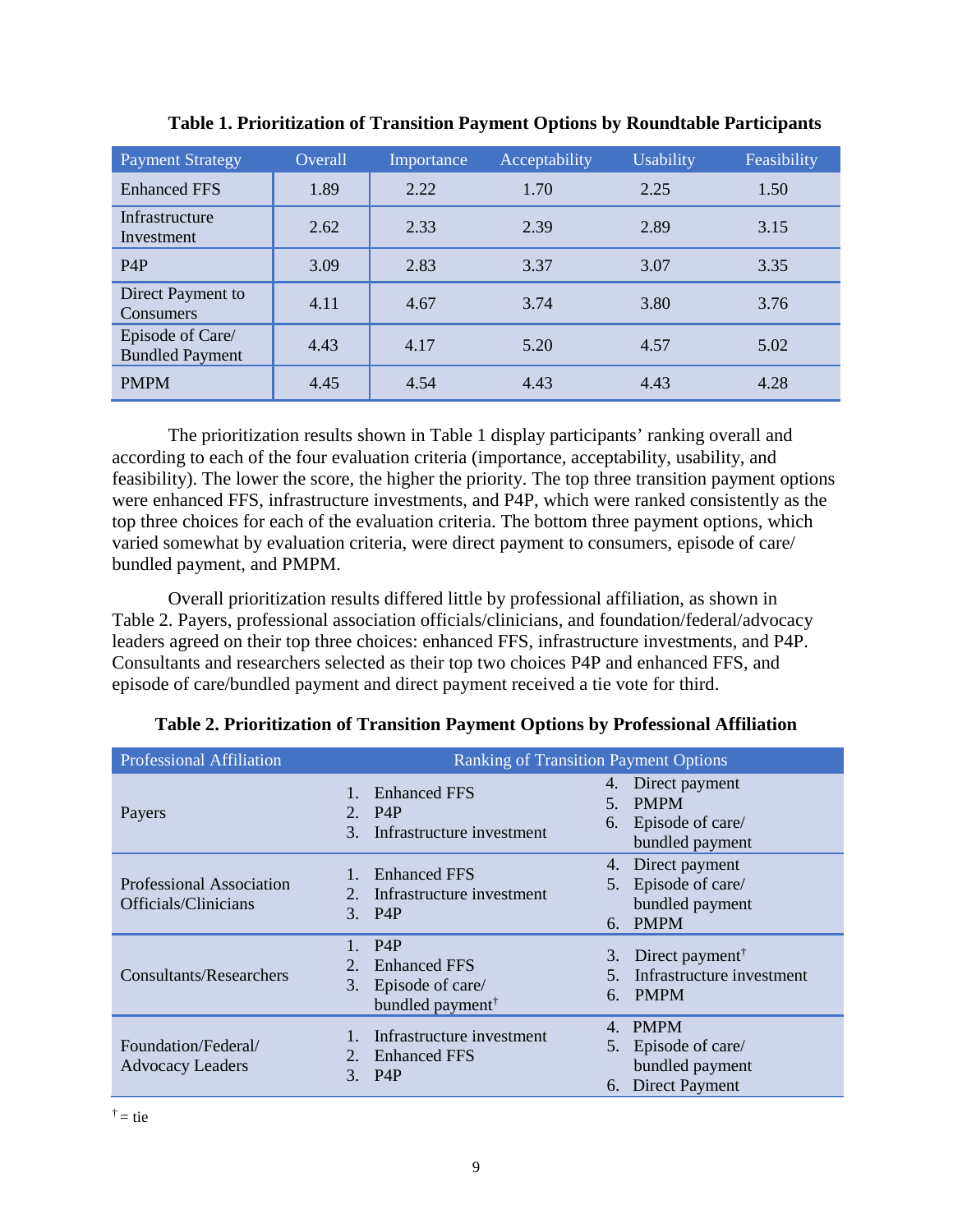The following six payment options are presented by overall prioritization order, with descriptions of how each option could be structured and specific implementation issues raised by roundtable participants and key informants.

# <span id="page-13-0"></span>*1. Enhanced Fee-for-Service (FFS) Payment*

Enhanced FFS payment arrangements are built on a traditional FFS/RVU (relative value units) architecture, with payment amounts positively adjusted for selected codes. Roundtable participants ranked enhanced FFS payment as their first choice overall and also as their first priority in terms of importance, acceptability, usability, and feasibility.

Enhanced FFS payments for transitional care could be structured in a variety of ways, listed below.

- Use a higher fee/RVU for evaluation and management services for the purpose of incentivizing adult practices to accept a certain volume of young adults with chronic conditions.
- Pay a higher fee for care plan oversight services for pediatric practices to ensure the preparation of current medical summary, plan of care with transition information, and communication with adult clinicians.
- Recognize transition-related CPT codes<sup>4</sup> for clinicians who have established a formal collaboration between pediatric and adult practices/systems.
- Allow both pediatric and adult primary care and specialty clinicians to bill for the same

"In a fee-for-service world, it is very challenging to get physicians to adopt new behaviors unless they're going to get reimbursed. On the other hand, sometimes you do see some very interesting halo effects. We started reimbursing for developmental screening on the Medicaid side. It wasn't a lot but then again it wasn't a huge burden on the practices. What we did see, which was very encouraging, is that once they started doing this for the Medicaid population, they automatically administered these screenings for the commercial population without necessarily any reimbursement from the payers." – Carolyn Langer, MD, JD, MPH, Fallon Health

patient for a limited period of time before and after transfer to ensure continuity of care and avoid emergency room and hospital use.

- Pay an enhanced fee if both pediatric and adult practices/systems have established a structured transition process with evidence of communication/consultation, exchange of a medical summary, and a care plan for transferred patients.
- Create a set of CPT Category II transition codes (i.e., supplemental tracking codes) paid at a higher level that align with transition quality performance.

**Implementation Issues:** It is important to have FFS options that both pediatric and adult clinicians can operationalize. An enhanced FFS stimulates greater uptake of services that payers want to have utilized, such as preventive care services. Providing transitional care for patients with chronic conditions requires extra time and greater practice costs.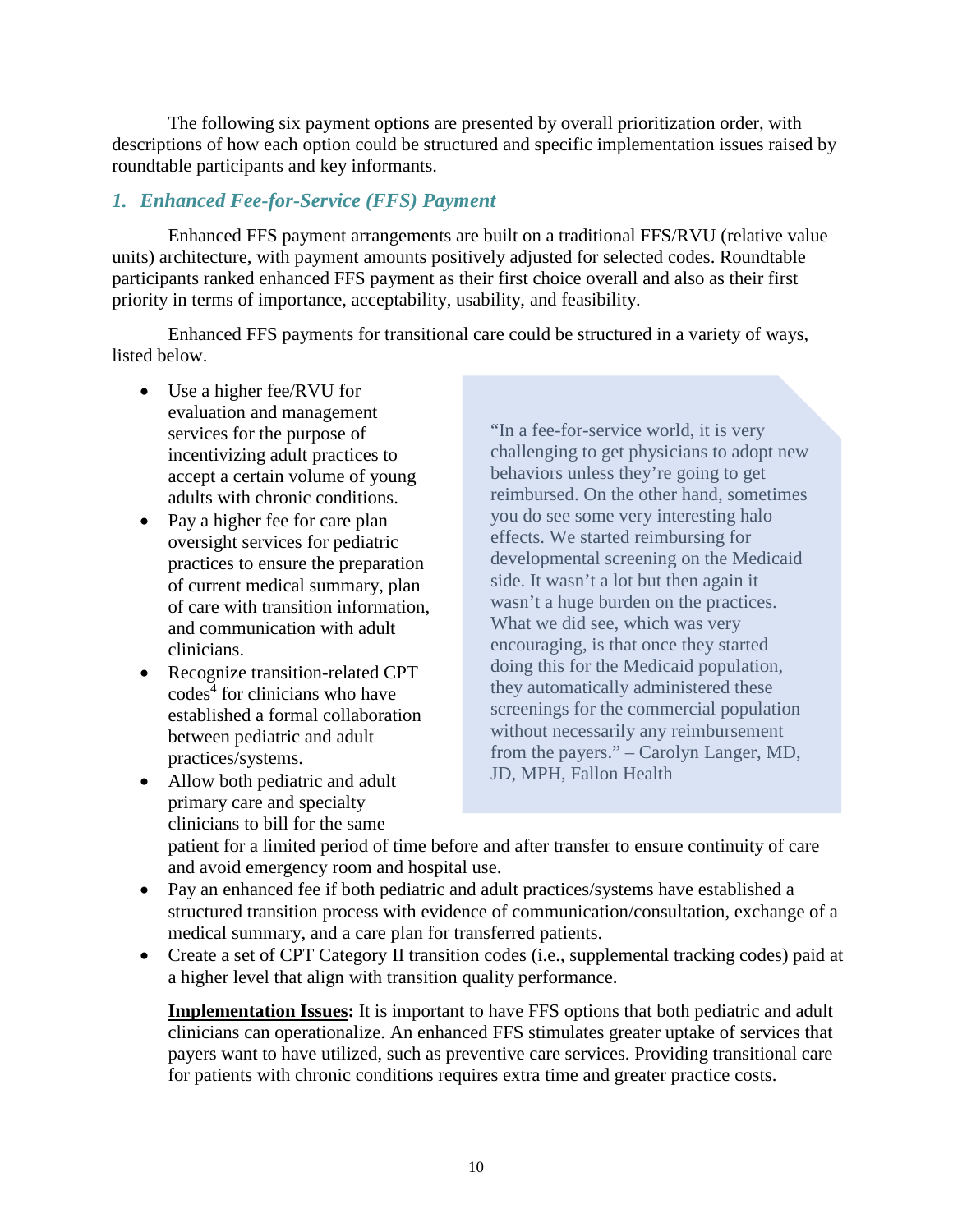Clinicians contribute a higher level of cognitive management, including non-face-to-face coordination services, as well. The extra time and cost can be disincentives that may influence clinicians' behavior and discourage them from providing HCT services on the pediatric side and accepting new young adult patients on the adult care side. An enhanced FFS that paid for the extra costs of transition would act to counter these barriers. One could consider piloting an enhanced fee option with a children's hospital that partners with an adult system of care or federally qualified health center to facilitate transition of patients into adult practices with available pediatric consultation support, as needed. For both individual clinicians and systems, it is important to avoid administrative burden

while ensuring program integrity protections. Also, since many transitionrelated codes have not been recognized, it is unclear what the expected costs to payers might be.

# <span id="page-14-0"></span>*2. Infrastructure Investments*

Infrastructure payments are investments that seek to generate fundamental change at the practice and systems levels. Infrastructure investments aim to support a practice/system as it undergoes an operational change, such as upgrading a health care system's EMR. Roundtable participants, including professional

"If you want to connect the pediatric universe to the adult care universe, you need to have some way to talk to each other because if you don't, we are not going to be able to transition these kids." – Sterling Ransone, Jr., MD, MS, Virginia Commonwealth University

and clinical leaders, prioritized infrastructure payments as their second choice overall and also in terms of importance, acceptability, usability, and feasibility.

Infrastructure payments could be structured in a variety of ways, listed below.

- Upgrade EMRs to incorporate recommended transition clinical processes in pediatric and adult practices/systems.
- Provide continuous outreach and identification of the adult primary and specialty care workforce to care for young adults with chronic conditions, especially those with intellectual/developmental conditions, behavioral health conditions, and childhood-onset conditions.
- Support the development of collaborative pediatric and adult clinical networks.
- Participate in training and quality improvement efforts to implement recommended transition clinic processes in pediatric and adult practices/systems.
- Develop pediatric specialty consultation arrangements with adult clinicians/systems.
- Build care coordination supports for adult practices accepting young adults with chronic conditions.
- Provide quality oversight and monitoring of the HCT process in both pediatric and adult settings.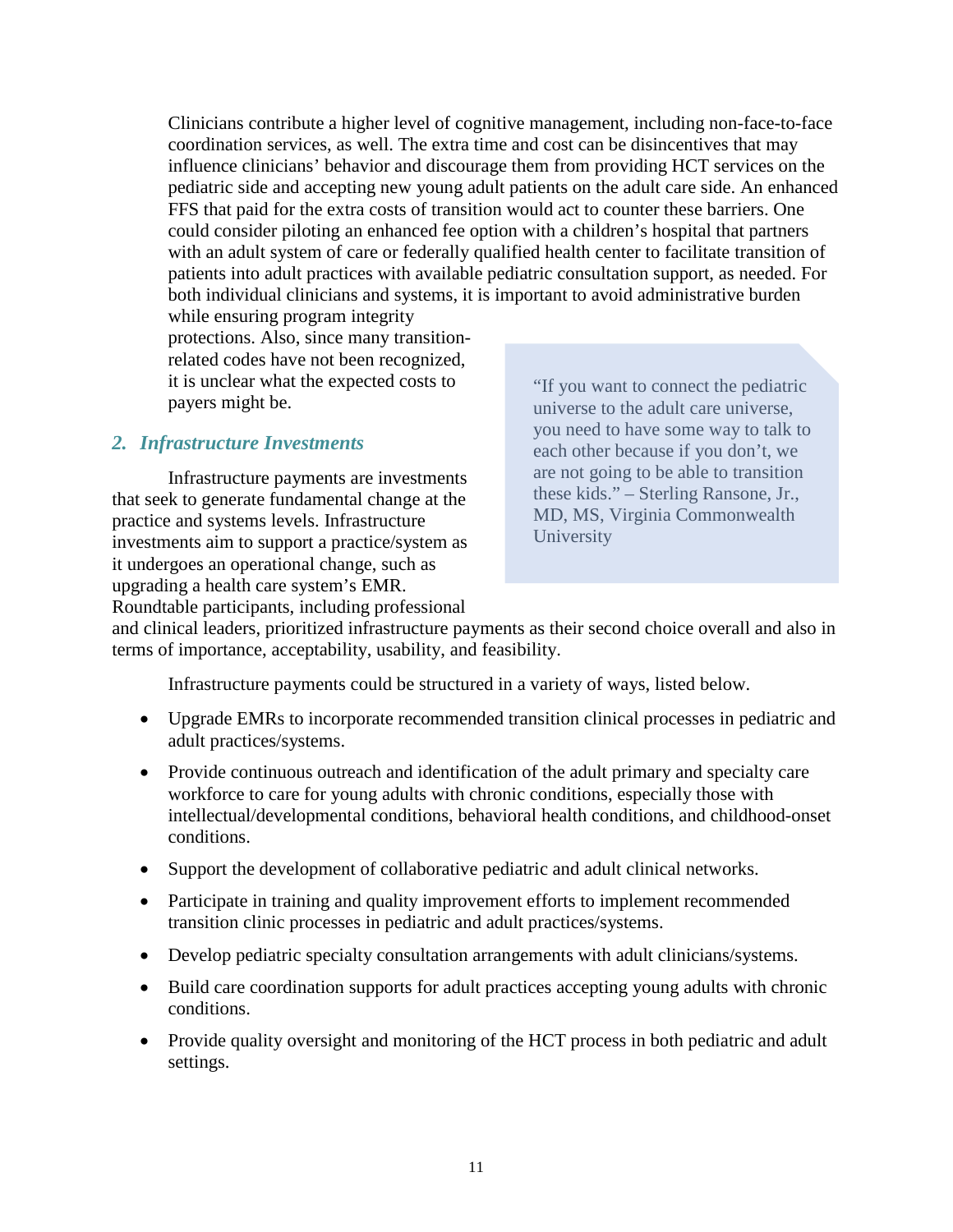**Implementation Issues:** Since most ACOs, primary care practices, specialty clinics, and hospitals have no structured transition process, upfront infrastructure investments are important at the outset to stimulate a planned and sustainable transition process. Conducting pilots would enable systems to learn the cost of infrastructure investments. There are limited private/commercial funding options available for HCT infrastructure improvements, and the future of Center for Medicare and Medicaid Innovation (CMMI) infrastructure investments is unclear. Still, several federal authorities (e.g., waivers and state plan amendments) may be useful in restructuring Medicaid health care delivery or payment.<sup>18</sup> For example, states can specify pediatric-to-adult HCT as a covered comprehensive transitional care service within the Health Home benefit.

# <span id="page-15-0"></span>*3. Pay-for-Performance (P4P)*

A P4P strategy rewards providers based on their performance on selected quality measures. Roundtable participants prioritized P4P as their third choice, and scored it consistently as third highest in importance, acceptability, usability, and feasibility.

P4P could be structured in a variety of ways, listed below.

- Reward pediatric clinicians/practices who transfer their patients with a current medical summary/plan of care and evidence of communication with new adult clinicians/ practices. Similarly, reward adult clinicians/practices with evidence of communication with previous pediatric clinician, a timely appointment for their new young adult patients, and pre-visit calls/text appointment reminders.
- Reward pediatric and adult clinicians/practices/systems who achieve specific transition quality performance targets.
- Reward pediatric and adult practices who show evidence of improvement in their transition process using Got Transition's [Current Assessment of Health Care Transition](https://www.gottransition.org/resourceGet.cfm?id=233)  [Activities,](https://www.gottransition.org/resourceGet.cfm?id=233) available on Got Transition's website [\(gottransition.org\)](https://www.gottransition.org/).
- Reward pediatric practices who reconnect their 16-18 year-old patients who have not made a primary or preventive visit in 2 years or longer and initiate a planned transfer process, with evidence of preventive and primary care visits in the current year, an updated medical summary, and assistance in identifying an adult clinician.
- Reward adult practices who are able to reconnect new young adult patients who have made their initial appointment but failed to make any follow-up visits, with evidence of preventive and primary care visit in subsequent year, and referral follow-up (if needed) for other medical/behavioral/reproductive/community services.
- Reward collaborating pediatric and adult practices for transfer of patients who have reduced preventable emergency room and hospitalization visits during the time between the last pediatric visit and the initial adult visit.

**Implementation Issues:** It is important for P4P options to be time-limited and clearly linked to outcomes that are measurable in claims data or EMR systems. Also, P4P is often adjusted according to risk, which can be trickier for a young adult population. On the one hand, payers may not want to disadvantage a practice with young adult patients with whom they have had greater follow-up challenges. On the other hand, adjusting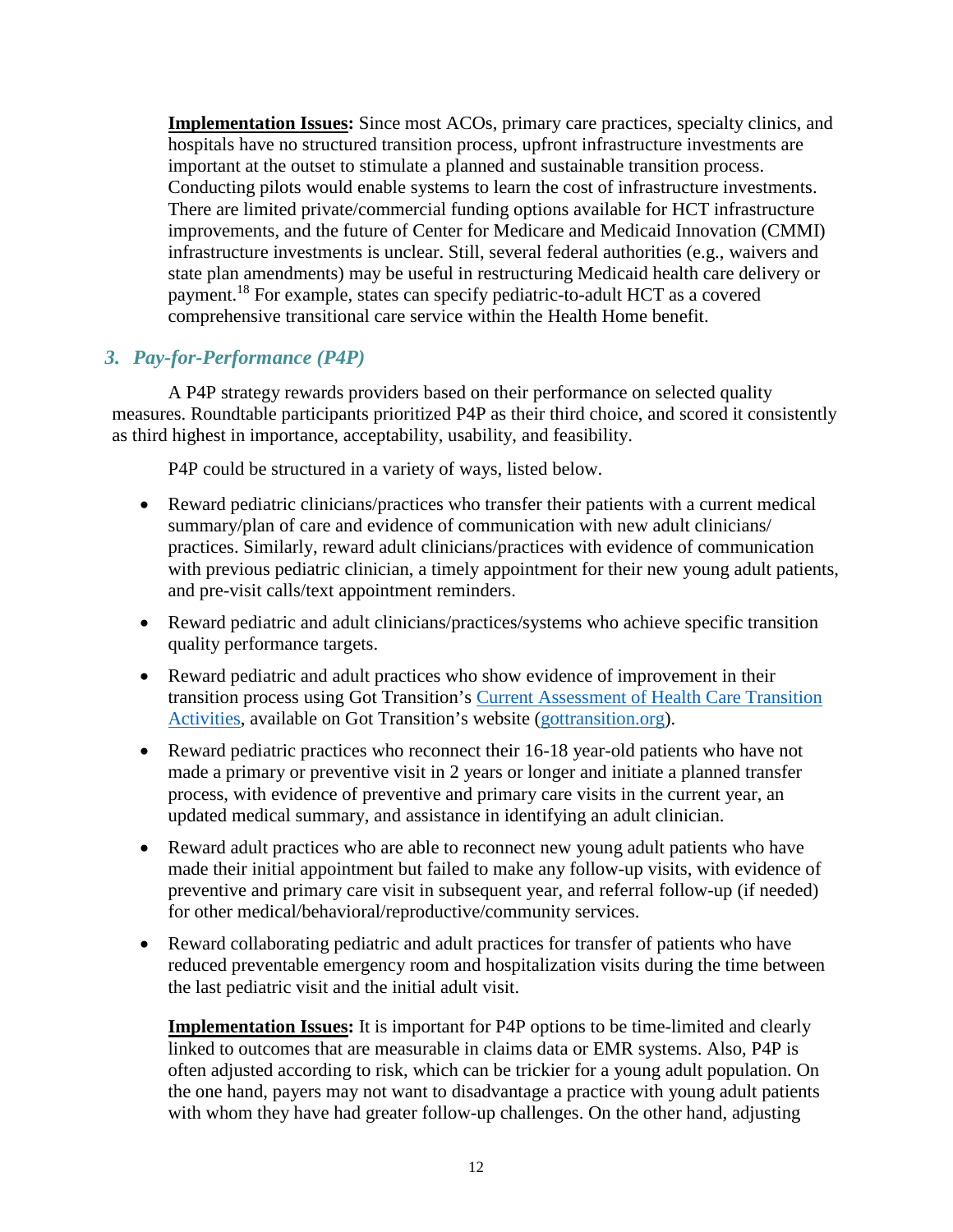away these challenges may decrease incentives for practices to address them. The small population of transferring youth within a practice may be a barrier if the payment for a limited number of patients is an insufficient incentive for clinicians; a possible approach is to utilize a measure that is generalizable across a larger population, such as experience of care (e.g., the Consumer Assessment of Healthcare Providers and Systems (CAHPS) or measures applicable to the geriatric population transitioning between health care settings. P4P options that support shared accountability between pediatric and adult practice are noteworthy, but implementation challenges can be anticipated because the two systems have not historically worked together.

# <span id="page-16-0"></span>*4. Direct Payment to Consumers*

Health plans may offer direct payments or financial incentives to consumers in order to encourage youth and young adults to attend their health care visits or adhere to recommended treatment. Roundtable participants prioritized the direct payment option as their fourth choice but did not score it consistently across the other four criteria. Participants noted that this payment option could be structured as a supplement to other payment options.

Direct payments to consumers could be structured in a variety of ways, listed below.

- Provide an incentive (e.g., a gift card) for youth and young adults to attend their preventive/primary/chronic care appointments to plan for transfer.
- Provide an incentive for young adults to attend their initial and, possibly also, subsequent adult visit.
- Provide an incentive for youth and young adults to adhere to care and medication recommendations.
- Provide an incentive for youth and young adults to complete a survey about their transition process or experience with care.

**Implementation Issues:** Several state Medicaid agencies have had positive effects with using financial incentives for youth to make an annual preventive care visit.<sup>19, 20</sup> This could be structured in a variety of ways (e.g., gift cards), based on what youth and young adults suggest would be preferential. To select effective incentives, it is important to obtain input from youth and young adults. Incentives do not necessarily need to be financial. Other options, such as gamification strategies (e.g., through apps or other devices) can be used to engage youth and young adults and encourage a planned transition, transfer, and integration into adult care. Financial or other incentives for the parents/caregivers can be considered, as well.

# <span id="page-16-1"></span>*5. Episode of Care/Bundled Payment*

Within an episode of care or bundle of services, payment is linked to the provision of a defined set of services to address a specific health issue over a given period of time. In the case of transitional care, the transfer to adult care could be the triggering event, and the last two pediatric visits and the initial two adult care visits could be included as part of the transfer episode of care. Overall, episode of care/bundled payment and PMPM were scored very closely, as shown in Table 1, though episode of care/bundled payment received a slightly higher ranking.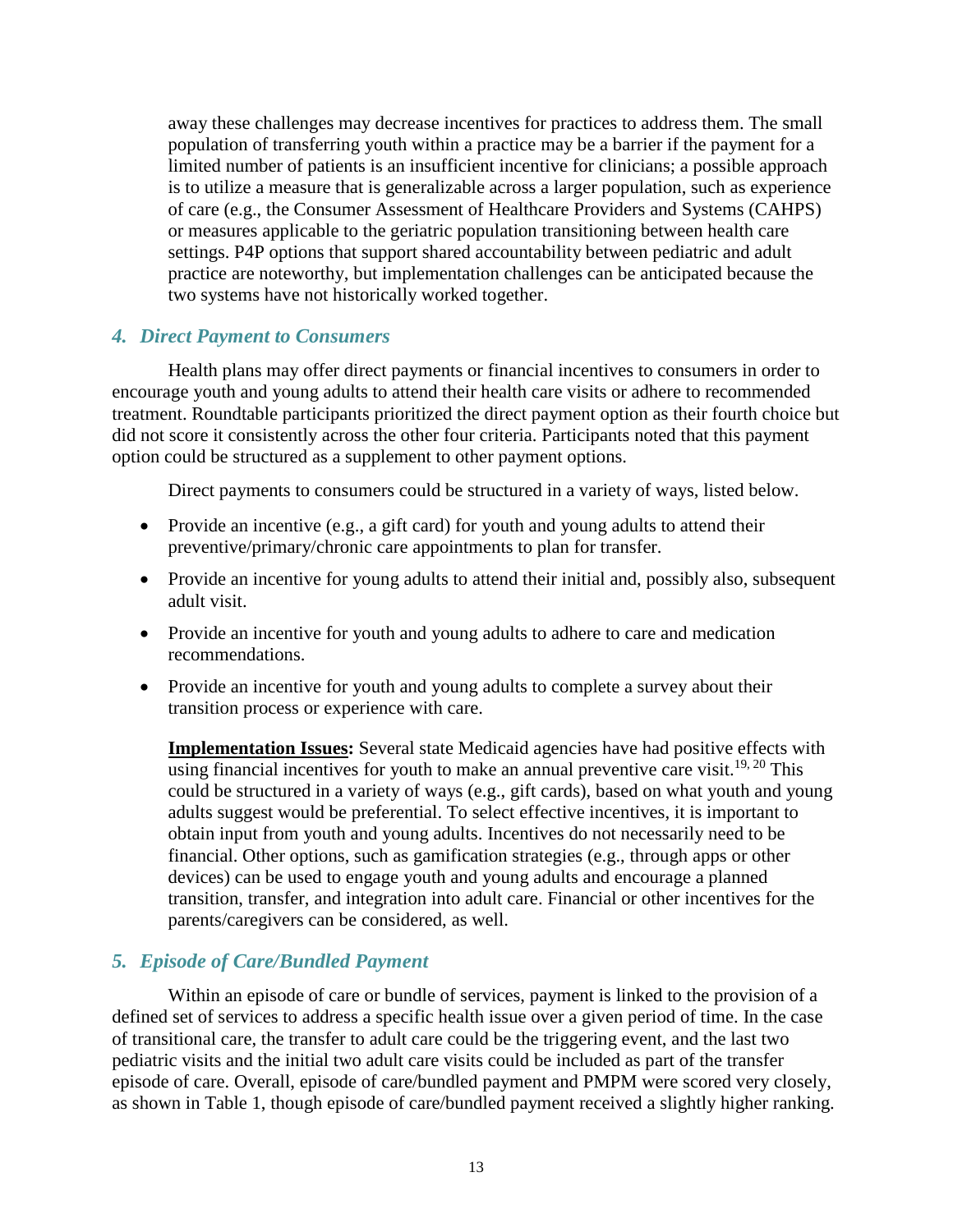Specific ideas for structuring an episode of care/bundled payment are listed below.

• Modeled after the CPT code for hospitalto-home transitional care management services (99495, 99496) code, create a similar pediatric-to-adult ambulatory transition care management code (or episode of care) for use by the adult receiving clinician for the care of a group of new young adult patients with moderate-to-high complexity. These bundled activities could include a face-toface visit, communication between pediatric clinician and patient, education to support self-care, assessment of treatment and medication management, identification of community resources,

"Bundles are challenging because they need to be very detailed and defined: the starting point, the stopping point, what is in, what is not. At the end of the day, maybe both providers get a piece of the bundle. Usually it is one person getting the bundle. Sometimes that works well if you think you can confine all of the services within your system." – Charles Hetterich, CPA, MBA, University of Rochester Medical Center

referrals, and scheduling follow-up. This payment approach could be linked to a timely initial primary care appointment (in less than 6 months), medication reconciliation, preparation of an updated medical summary/plan of care, and consumer experience survey. State Medicaid agencies could consider this code and the one below.

- Create a pediatric-to-adult ambulatory transition care management code for use by pediatric and clinicians. Bundled activities could include the last face-to-face visit, communication with adult clinician and patient, preparation of transfer package, and confirmation of initial adult visit. Quality performance options could include evidence of shared transfer package, a transition experience survey, and avoidable emergency room and hospitalizations prior to the initial adult visit.
- Create a transfer episode of care covering the year before and after transfer, with corresponding and coordinated pediatric and adult clinician responsibilities. A riskstratified payment amount could be established with defined responsibilities for sending and receiving practices. Quality performance options could include not only costs but also adherence to care, medication adherence, and consumer experience.
- Create a transfer episode of care covering the year before and after transfer and name the primary pediatric and adult accountable providers. These providers could be measured on average per episode costs; those with the lowest costs, compared to peers, could be rewarded with bonus payments, while those with the highest costs could have penalties imposed.

**Implementation Issues:** There is no CPT code for pediatric-to-adult ambulatory care transition at this time, and therefore the value of such a service has not been calculated. Most existing episode of care payment examples pertain to high-cost predictable adult specialty care or procedural events, including prenatal care. As with the prenatal care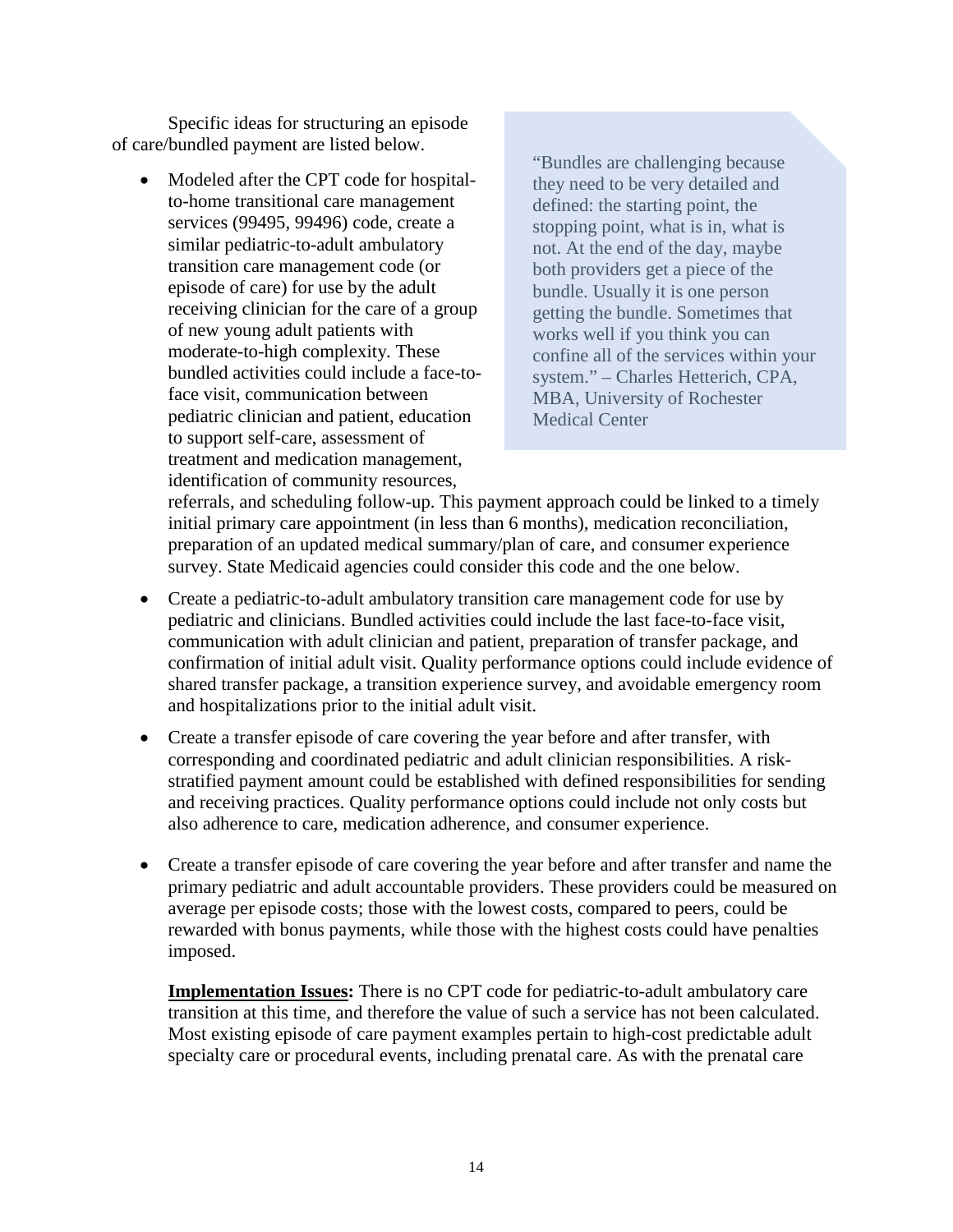example, it is important to specify the triggering event and define a "closed loop" episode of transition that can be monetized, with an agreed upon bundle of services that is not too prescriptive. This approach would require collaboration between pediatric and adult practices/systems. Because it is challenging to determine how to allocate payment to each side, bundles could alternatively be constructed on both the pediatric and the adult side. As with other payment models, a complication to consider is the potential for the young adult's health insurance plan to change during the transition period.

# <span id="page-18-0"></span>*6. Per Member Per Month (PMPM)*

A PMPM payment method is a set monthly amount paid to a provider/system for each patient under their care; it is often risk-adjusted based on patient complexity. Overall, the PMPM and episode of care/bundled payment options were ranked very closely, as shown in Table 1. PMPM was ranked as slightly less favorable overall.

Specific ideas for structuring a PMPM payment are described below.

- Create a risk-adjusted monthly capitation fee for the year prior to transfer to cover the added costs associated with preparing youth for transfer to adult care. This payment could be aligned with quality performance measures, such as experience with the transition process or experience of care.
- Create a risk-adjusted monthly PMPM for the year following transfer to cover the added costs associated with integrating young adults into adult care. This payment could be aligned with measures, such as transition process of care, primary care utilization, and experience of care.
- Enhance PMPM care coordination payments for 18-30 year-olds still in pediatric care who need to transfer, linking payment to specific quality performance options defined in the next section of the report.

**Implementation Issues:** Payers are experienced with the PMPM payment approach. Health care providers are also accustomed to PMPM; however, it would be difficult to divide the payment between pediatric and adult care practices/systems. The challenge in incorporating transition into existing care coordination efforts is allocating payment to support specific transition services. Clear parameters that define a transfer scenario are essential as well as adequate payment to ensure that the work occurs in both pediatric and adult practices. As with other payment models, the PMPM option may work best for clinicians with a large volume of transferring patients. A challenge is to define the population eligible for payment. Many youth and young adults at greatest risk for an unsuccessful transfer have not made a preventive care visit in the past two or more years.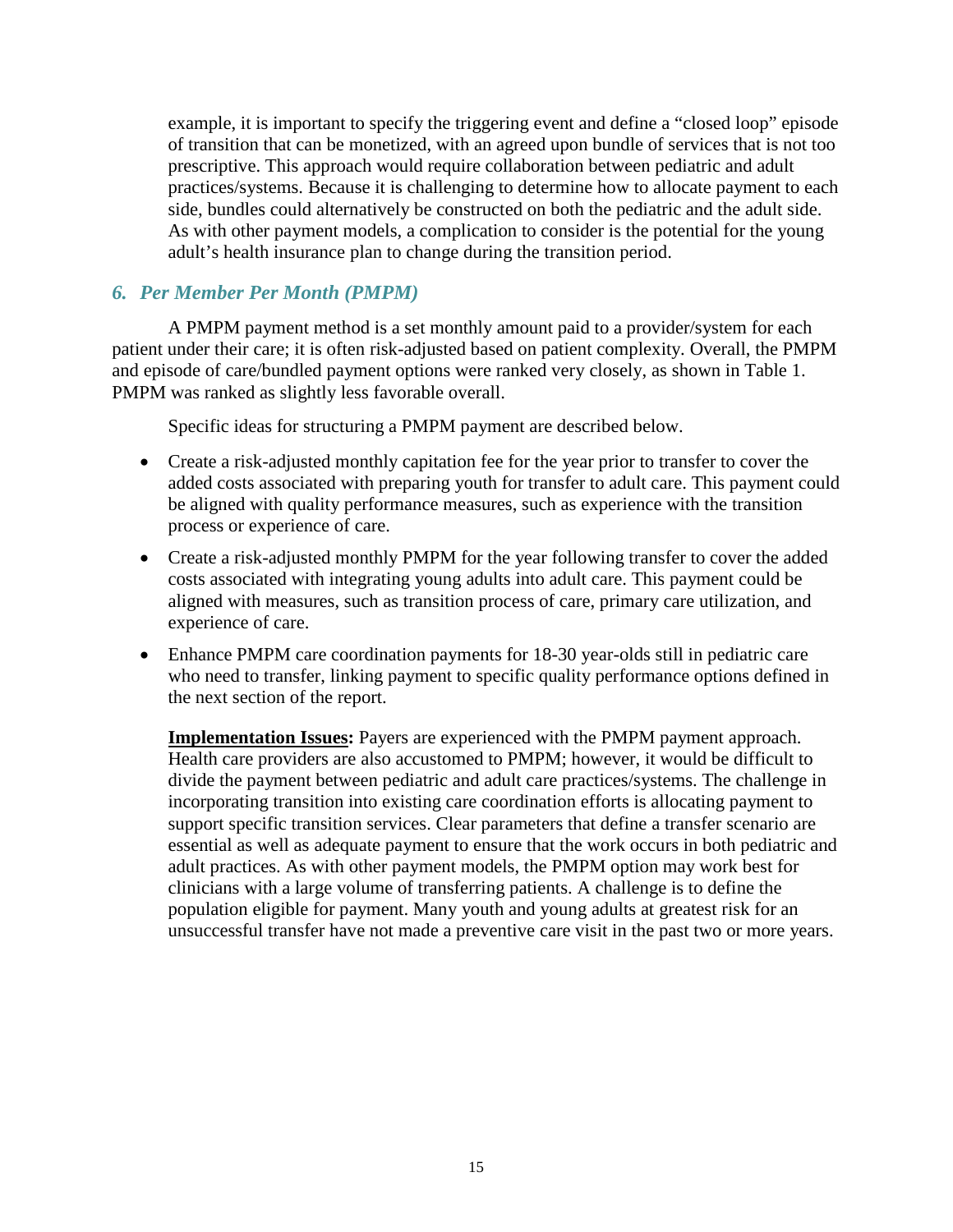# <span id="page-19-0"></span>**DISCUSSION AND PRIORITIZATION OF TRANSITION QUALITY PERFORMANCE MEASURES**

Value-based payment strategies incorporate incentives for quality of care, which are often organized according to the triple aim domains of population health, experience of care, and utilization/cost of care. To identify a set of quality measures for use in transitional care, the project team relied on two systematic reviews: one related to HCT measures<sup>14</sup> and the other to transition evaluation evidence.3 In addition, measures from CMS' Child Core Measure Set, <sup>21</sup> Healthcare Effectiveness Data and Information Set (HEDIS), <sup>22</sup> and National Quality Forum<sup>23</sup> were also considered. Table 3 displays the ranking of population health quality measures. Table 5 displays the ranking of experience quality measures. Table 7 displays the ranking of utilization/cost quality measures.

"As a payer, we are becoming more sophisticated in the valuebased payment arrangements that we're offering. We're really looking to reduce burden on the provider by reducing the number of metrics and really pushing for outcomes instead of process metrics. That's the promise that we're making to providers as we're trying to convince them to move to some sort of downside risk." – Melissa Cohen, JD, MPA, Anthem

Roundtable participants offered the following comments about choosing quality measures as part of VBP strategies for transitional care.

- When possible, use existing measures that are relevant to a broader population.
- Because practices typically work with many different payers, coordinate and align measures among these payers.
- When selecting measures, take into account the feasibility and administrative burden; providers already report on a sizeable list of measures.
- Make sure to avoid confounders, taking into account what the patient and provider can control.
- Work to incorporate risk stratification, including but not limited to social determinants of health. (*Note:* Given limited time, the group did not select options for risk stratification.)
- Plan to supplant process measures that may be used at the start of VBP transition pilots with subsequent outcome measures as a preferred strategy when transitional care processes are in place.
- Consider implementing quality measures at the plan rather than the practice level. There may be a relatively small number of transferring youth and young adults in a given practice, which can affect the validity of the measure.
- Work with practices/plans in the selection and refinement of transition quality measures.

Roundtable participants were asked to prioritize quality measures within each of the three triple aim domains (population health, experience of care, and utilization/cost) based on *importance* and *feasibility*. Participants ranked their top two choices (#1 and #2) and bottom two choices (#5 and #6) for the population health and utilization/cost domains using these evaluation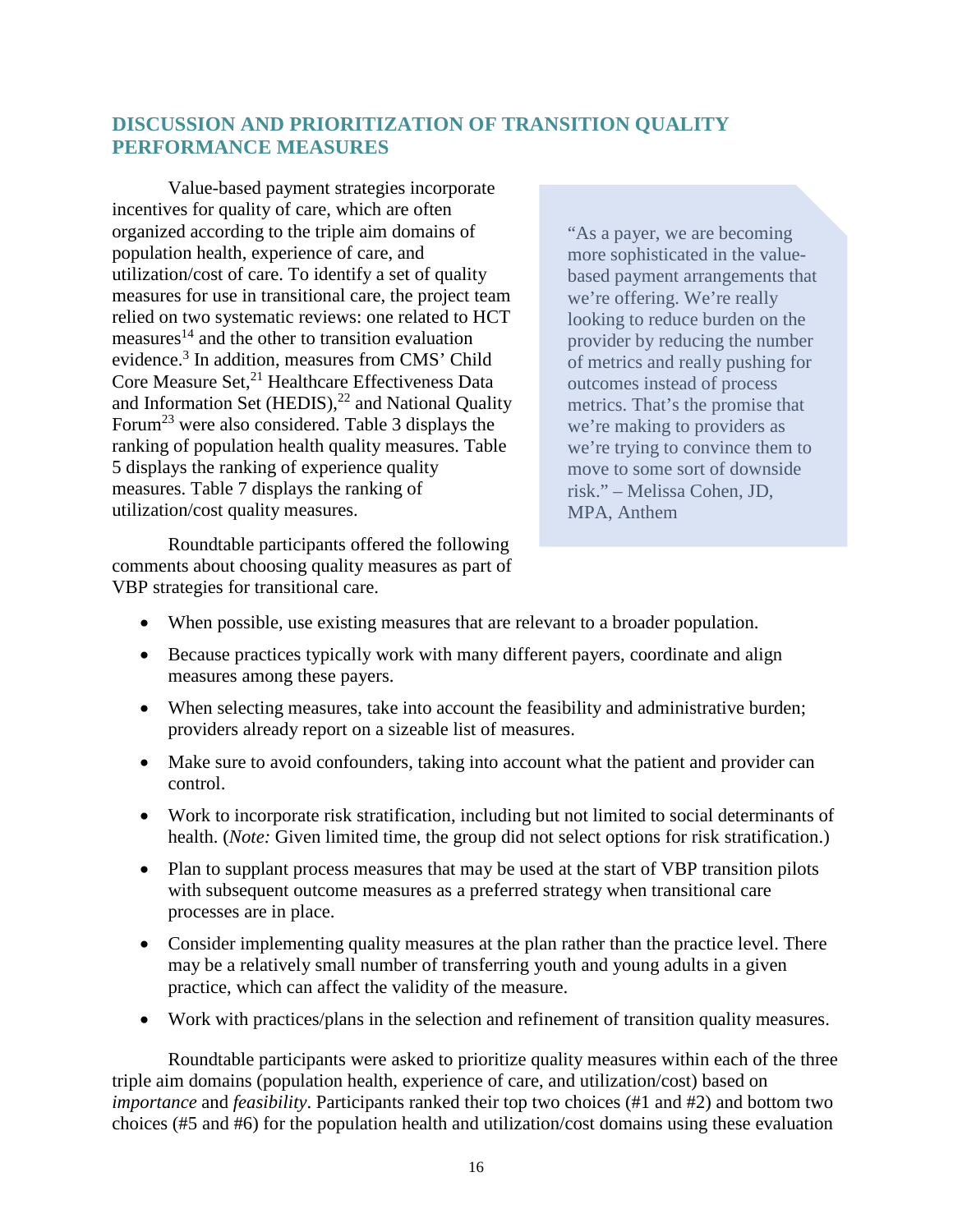criteria. For the experience of care domain, since there were fewer options, participants ranked only their top choice (#1) and bottom choice (#6). A score of 3.5 was given to unranked options. Tables 3, 5, and 7 display the final average ranking from the 24 roundtable participants for each domain, and Tables 4, 6, and 8 display the ranking by professional affiliation. The lower the score, the higher the priority.

# <span id="page-20-0"></span>*Population Health*

A total of nine population health measures were reviewed and prioritized based on importance and feasibility: patient-reported outcomes, adherence to care, medication reconciliation, self-care knowledge/skills, disease-specific measures, transitional care process, meaningful use requirements, social determinants of health, and shared plan of care. In contrast to consistent prioritization results for transition payment options, roundtable participants varied in their ranking of quality measures, as shown in Table 3. With respect to importance, the topranked measures were transitional care process, social determinants, patient-reported outcomes, and shared plan of care. In terms of feasibility, the top population measures were disease-specific measures, medication reconciliation, and meaningful use requirements.

Prioritization of importance and, to a lesser extent, feasibility of population health measures varied by professional affiliation, as shown in Table 4. There was consensus, however, among payers, clinicians, and researchers/consultants that the transitional care measure was important. The other population health measures were not consistently ranked in terms of importance by professional affiliation. With respect to feasibility, there was agreement among all professional groups that disease-specific outcomes and medication reconciliation were among the most feasible.

| <b>Population Health Quality Performance Measure</b> | Importance | Feasibility |
|------------------------------------------------------|------------|-------------|
| Transitional care process <sup>a</sup>               | 2.88       | 3.07        |
| Social determinants of health                        | 3.13       | 3.54        |
| Patient-reported outcomes                            | 3.15       | 4.20        |
| Shared plan of care <sup>b</sup>                     | 3.15       | 3.59        |
| Self-care knowledge/skills                           | 3.23       | 4.24        |
| Adherence to care/guidelines                         | 3.42       | 4.17        |
| Meaningful use requirements <sup>c</sup>             | 4.06       | 2.89        |
| Disease-specific measures                            | 4.08       | 2.22        |
| Medication reconciliation                            | 4.15       | 2.67        |

**Table 3. Prioritization of Population Health Quality Performance Measures**

<sup>a</sup> Suggested transitional care process measures are Got Transition's Current Assessment of Health Care Transition and Got Transition's Health Care Transition Process Measurement Tool. Both are available on Got Transition's website at [gottransition.org.](http://www.gottransition.org/)

<sup>b</sup> Suggested template for a shared plan of care is available in the report, *Achieving a Shared Plan of Care with Children and Youth with Special Health Care Needs*, available at

https://www.lpfch.org/sites/default/files/field/publications/achieving a shared plan of care full.pdf

<sup>c</sup> Suggested meaningful use measures are from CMS and include use of health information exchange for care transitions or referrals (including a summary of care record), medication reconciliation, patient-specific education, patient electronic access, and secure messaging.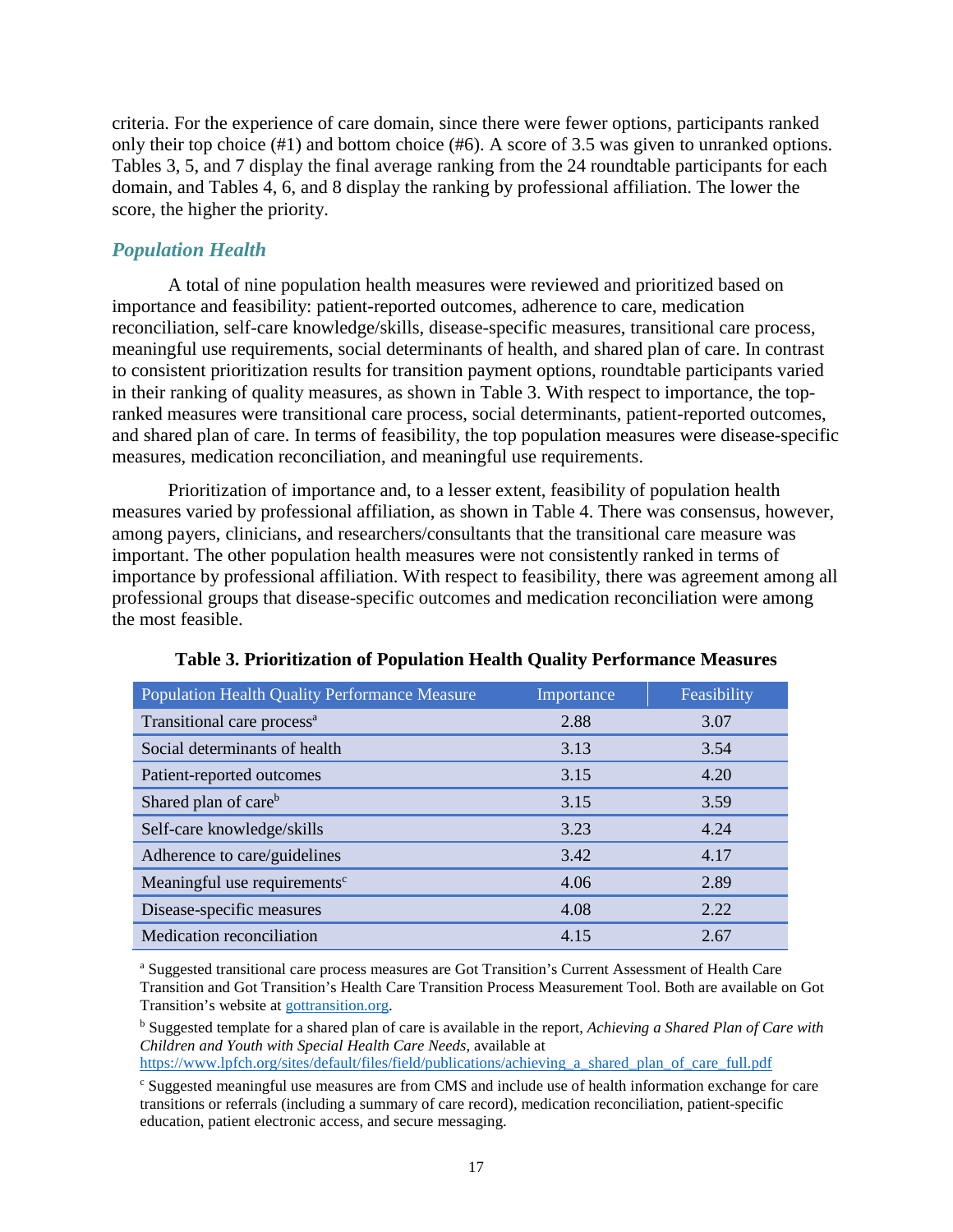| <b>Professional Affiliation</b>                                | Importance                                                                                                                              | Feasibility                                                                                                                                                 |
|----------------------------------------------------------------|-----------------------------------------------------------------------------------------------------------------------------------------|-------------------------------------------------------------------------------------------------------------------------------------------------------------|
| <b>Payers</b>                                                  | 1. Social determinants of health <sup><math>\dagger</math></sup><br>1. Transitional care process <sup>†</sup><br>2. Shared plan of care | 1. Disease-specific measures<br>2. Medication reconciliation <sup>†</sup><br>2. Social determinants of health <sup>†</sup>                                  |
| <b>Professional Association</b><br><b>Officials/Clinicians</b> | 1. Transitional care process<br>2. Shared plan of care<br>3. Patient-reported outcomes                                                  | 1. Medication reconciliation<br>2. Disease-specific measures <sup>†</sup><br>2. Transitional care process <sup>†</sup>                                      |
| <b>Consultants/Researchers</b>                                 | 1. Adherence to care/guidelines<br>2. Transitional care process<br>3. Self-care knowledge/skills                                        | 1. Disease-specific measures<br>2. Meaningful use requirements<br>3. Adherence to care/guidelines <sup>†</sup><br>3. Medication reconciliation <sup>†</sup> |
| <b>Foundation/Federal/</b><br><b>Advocacy Leaders</b>          | 1. Patient-reported outcomes <sup>†</sup><br>1. Self-care knowledge/skills <sup>†</sup><br>2. Social determinants of health             | 1. Disease-specific measures<br>2. Medication reconciliation<br>3. Patient-reported outcomes                                                                |

# **Table 4. Prioritization of Population Health Measures by Professional Affiliation**

 $\dot{f}$  = tie

# <span id="page-21-0"></span>*Experience of Care*

Three experience of care measures were considered and ranked: youth/young adult/ caregiver experience with the transition process, youth/young adult experience with care, and clinician experience with the transition process. The top choice in terms of importance was youth/young adult/caregiver experience with the transition process, followed closely by experience with care; the top choice in terms of feasibility was youth/young adult experience with care, followed closely by youth/young adult/caregiver experience with the transition process, as shown in Table 5. Among the professional affiliations, clinician experience with the transition process was consistently selected as the least important measure. Rankings by professional affiliation are displayed in Table 6.

| <b>Experience of Care Quality Performance Measure</b>                       | Importance | Feasibility |
|-----------------------------------------------------------------------------|------------|-------------|
| Youth/young adult/caregiver experience with transition process <sup>a</sup> | 2.79       | 3.36        |
| Youth/young adult experience with care <sup>b</sup>                         | 2.83       | 3.29        |
| Clinician experience with transition process                                | 4.23       | 3.74        |

# **Table 5. Prioritization of Experience of Care Quality Performance Measures**

<sup>a</sup> Suggested surveys to measure experience with transition process are Got Transition's Health Care Transition Feedback Survey for Youth, Health Care Transition Feedback Survey for Parents/Caregivers, and Health Care Transition Feedback Survey for Young Adults; all are available on Got Transition's website a[t gottransition.org.](http://www.gottransition.org/)

<sup>b</sup> Suggested surveys to measure experience with care measures come from CAHPS and include items related to getting needed care, how well doctors communicate, health plan customer service, and enrollees' ratings of health care personal doctor, specialist, and health plan.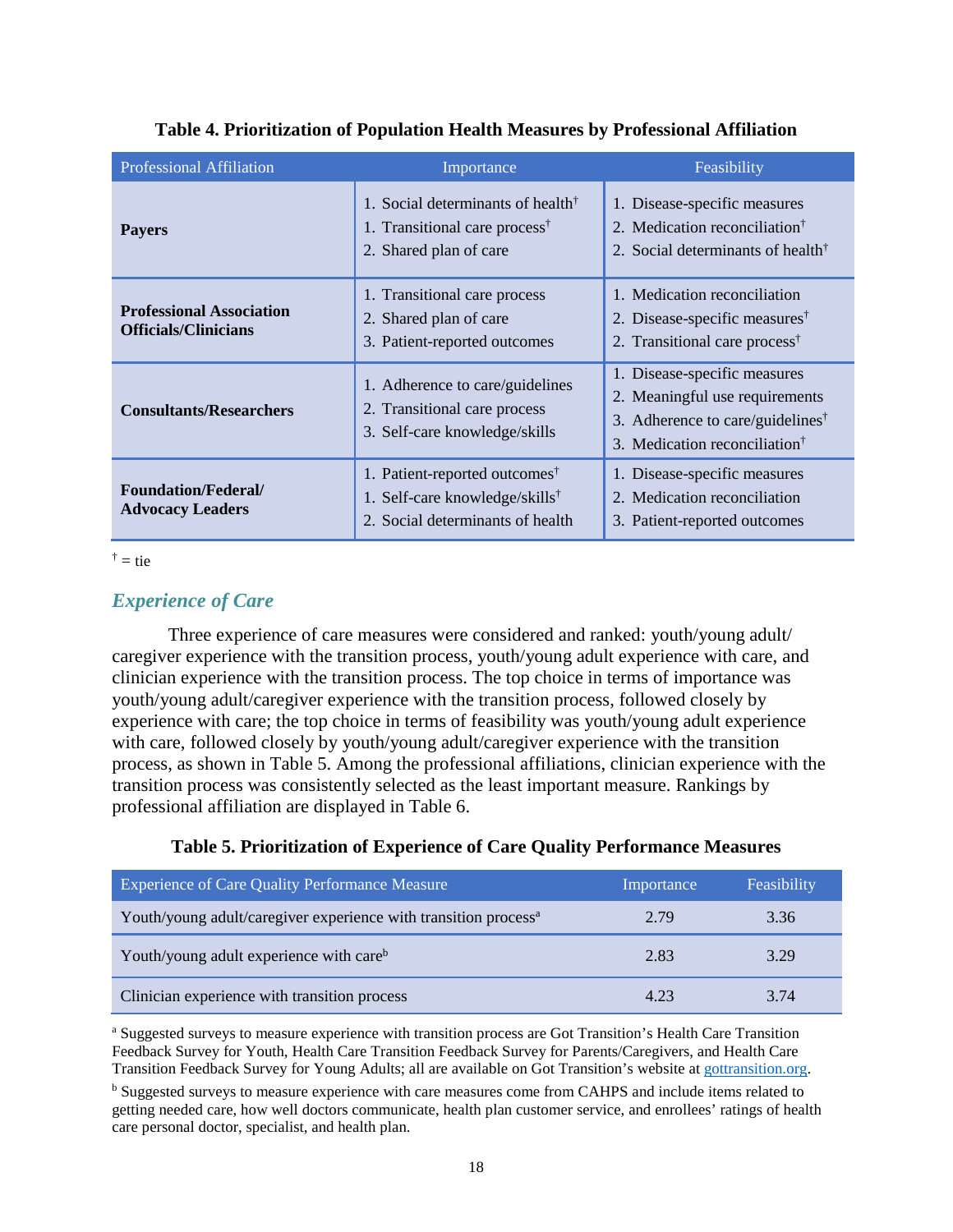| <b>Professional Affiliation</b>                                | Importance                                                                                                                                                                      | Feasibility                                                                                                                                                                                  |
|----------------------------------------------------------------|---------------------------------------------------------------------------------------------------------------------------------------------------------------------------------|----------------------------------------------------------------------------------------------------------------------------------------------------------------------------------------------|
| <b>Payers</b>                                                  | 1. Youth/YA/Caregiver experience<br>with transition process<br>2. Youth/YA experience with care<br>3. Clinician experience with<br>transition process                           | 1. Youth/YA/Caregiver experience<br>with transition process <sup>†</sup><br>1. Youth/YA experience with care <sup>†</sup><br>1. Clinician experience with<br>transition process <sup>†</sup> |
| <b>Professional Association</b><br><b>Officials/Clinicians</b> | 1. Youth/YA/Caregiver experience<br>with transition process<br>2. Youth/YA experience with care<br>3. Clinician experience with<br>transition process                           | 1. Youth/YA experience with care<br>2. Youth/YA/Caregiver experience<br>with transition process<br>3. Clinician experience with<br>transition process                                        |
| <b>Consultants/Researchers</b>                                 | 1. Youth/YA/Caregiver experience<br>with transition process <sup>†</sup><br>1. Youth/YA experience with care <sup>†</sup><br>3. Clinician experience with<br>transition process | 1. Youth/YA/Caregiver experience<br>with transition process<br>2. Youth/YA experience with care <sup>†</sup><br>2. Clinician experience with<br>transition process <sup>†</sup>              |
| <b>Foundation/Federal/</b><br><b>Advocacy Leaders</b>          | 1. Youth/YA experience with care<br>2. Youth/YA/Caregiver experience<br>with transition process<br>3. Clinician experience with<br>transition process                           | Youth/YA experience with care<br>1.<br>Clinician experience with<br>2.<br>transition process<br>Youth/YA/Caregiver experience<br>3.<br>with transition process                               |

|  |  |  | Table 6. Prioritization of Experience of Care Measures by Professional Affiliation |
|--|--|--|------------------------------------------------------------------------------------|
|--|--|--|------------------------------------------------------------------------------------|

<span id="page-22-0"></span> $\dagger$  = tie; YA = Young Adult

# *Utilization/Cost of Care*

A total of ten utilization/cost of care measures were discussed and prioritized by roundtable participants, including preventive/primary care visits in the adult care setting, emergency room/urgent care visits, hospital visits/readmissions, provision of online scheduling/ appointment reminders, time between last pediatric and first adult visit, initial appointment wait time, referral tracking/loss to follow-up, missed appointments, duplicative tests/procedures, and cost of care, as shown in Table 7. The top three choices in terms of important utilization/cost measures were time between last pediatric visit and initial adult visit, emergency room/urgent care visits, and preventive and primary care visits in the adult care setting. Roundtable participants ranked emergency room/urgent care visits, preventive/primary care visits in the adult care setting, and hospital visits/readmissions as the most feasible.

Members of the four professional affiliations varied in terms of their ranking of importance and feasibility of utilization/cost measures, as shown in Table 8. Most agreed, however, that emergency care/urgent care visits, hospitalization, and preventive/primary care are important and feasible to measure. Overall, cost of care was not among the most important and feasible measures, with only consultants/researchers including cost among their top three choices.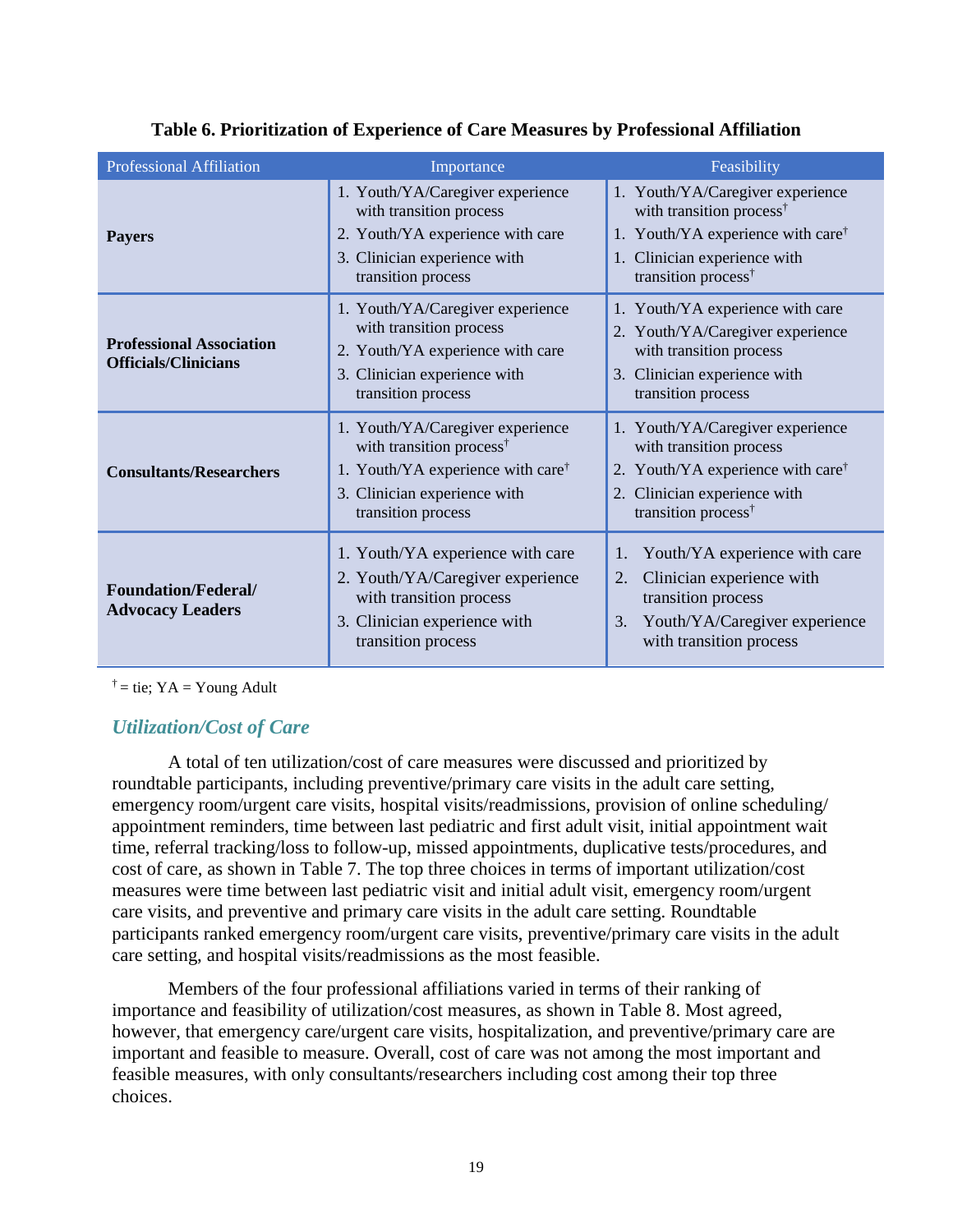| <b>Utilization/Cost Quality Performance Measure</b>  | Importance | Feasibility |
|------------------------------------------------------|------------|-------------|
| Time between last pediatric and first adult visit    | 2.40       | 3.17        |
| ER/urgent care visits                                | 2.83       | 2.61        |
| Preventive/primary care visits in adult care setting | 2.85       | 2.96        |
| Referral tracking/loss to follow-up                  | 3.38       | 3.76        |
| Hospital visits/readmissions                         | 3.48       | 2.89        |
| Provision of online scheduling/appointment reminders | 3.50       | 3.39        |
| Cost of care                                         | 3.56       | 3.39        |
| Missed appointments                                  | 4.02       | 3.96        |
| Duplicative tests/procedures                         | 4.15       | 4.00        |
| Initial appointment wait time                        | 4.44       | 4.63        |

# **Table 7. Prioritization of Utilization/Cost Quality Performance Measures**

ER = emergency room

# **Table 8. Prioritization of Utilization/Cost Measures by Professional Affiliation**

| <b>Professional Affiliation</b>                                | Importance                                                                                                                                                                                 | Feasibility                                                                                                                                                                                                    |
|----------------------------------------------------------------|--------------------------------------------------------------------------------------------------------------------------------------------------------------------------------------------|----------------------------------------------------------------------------------------------------------------------------------------------------------------------------------------------------------------|
| <b>Payers</b>                                                  | 1. Time between last pediatric and<br>first adult visit<br>2. ER/urgent care visits<br>3. Hospital visits/readmissions <sup>†</sup><br>3. Referral tracking/loss to follow-up <sup>†</sup> | 1. ER/urgent care visits<br>2. Hospital visits/readmissions<br>3. Cost of care                                                                                                                                 |
| <b>Professional Association</b><br><b>Officials/Clinicians</b> | 1. Preventive/primary care visits in<br>adult care setting<br>2. Time between last pediatric and<br>first adult visit<br>3. ER/urgent care visits                                          | 1. Preventive/primary care visits in<br>adult care setting<br>2. Time between last pediatric and<br>first adult visit<br>3. ER/urgent care visits <sup>†</sup><br>3. Hospital visits/readmissions <sup>†</sup> |
| Consultants/<br><b>Researchers</b>                             | 1. ER/urgent care visits<br>Cost of care<br>2.<br>3. Preventive/primary care visits in<br>adult care setting <sup>†</sup><br>3. Hospital visits/readmissions <sup>†</sup>                  | 1. ER/urgent care visits<br>2. Hospital visits/readmissions<br>3. Cost of care                                                                                                                                 |
| Foundation/<br><b>Federal/Advocacy</b><br><b>Leaders</b>       | 1. Time between last pediatric and<br>first adult visit<br>2. ER/urgent care visits<br>3. Preventive/primary care visits in<br>adult care setting                                          | 1. Provision of online scheduling/<br>appointment reminders<br>2. Preventive/primary care visits in<br>adult care setting <sup>†</sup><br>2. Hospital visits/readmissions <sup>†</sup>                         |

 $\dot{f}$  = tie; ER = emergency room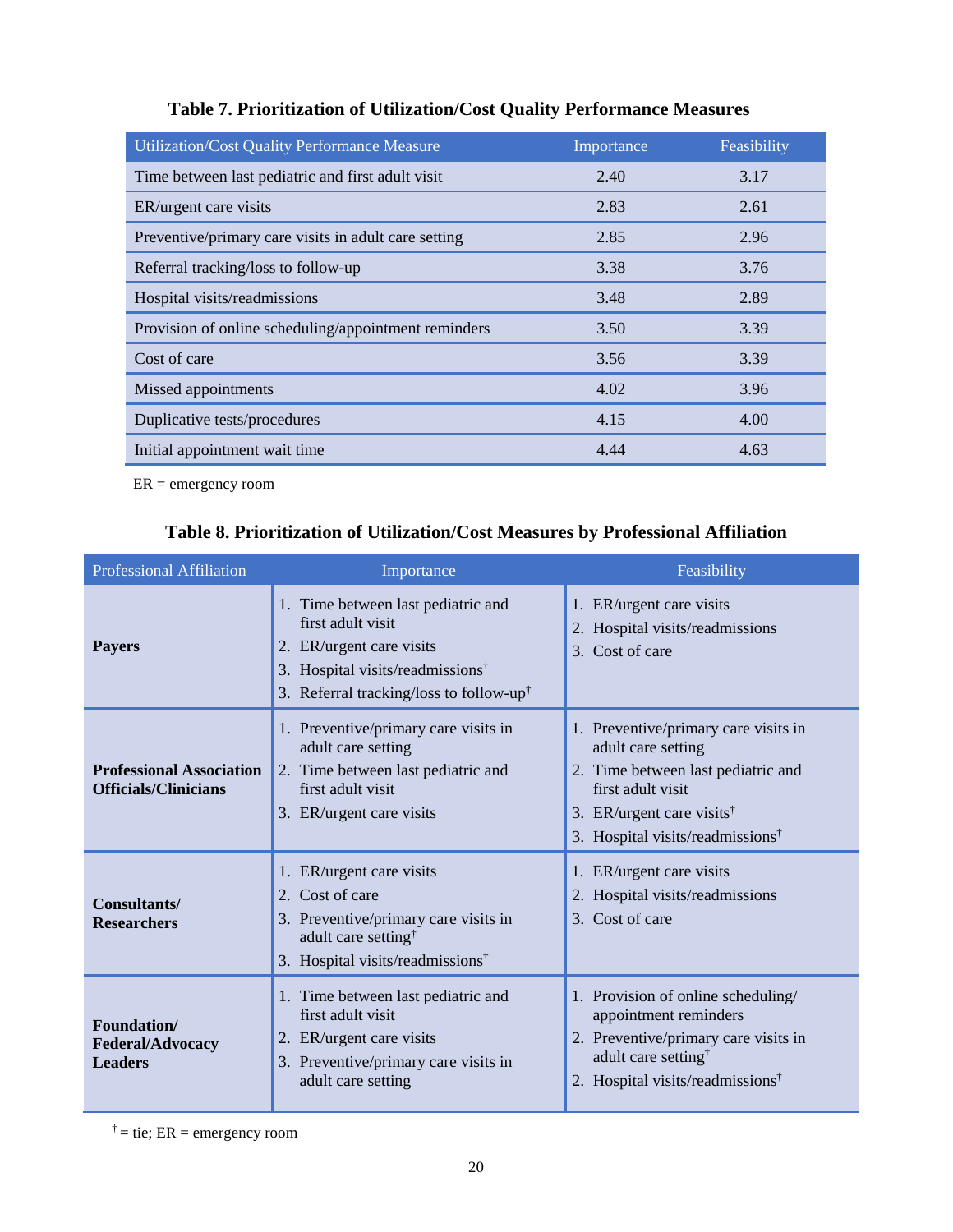# <span id="page-24-0"></span>**CONCLUSION AND DISSEMINATION OPPORTUNITIES**

Pediatric-to-adult transitional care is the subject of increased national attention and concern as evidence mounts that structured processes to facilitate a planned and coordinated transition from pediatric to adult care are seldom in place in primary, specialty, behavioral, and

hospital care or in the health plans that support pediatric and adult care delivery systems. The vast majority of youth and their parents/caregivers as well as young adults report that they are not receiving needed anticipatory guidance and support to ensure a transition that includes structured planning, coordinated transfer, and a welcoming integration into adult care.

"Transitioning patients in crisis is always bad." – Ann Modrcin, MD, EMBA, Children's Mercy Hospital in Kansas City, MO

This report is intended to guide commercial

and Medicaid payers, health plans, employers, and pediatric and adult systems of care in implementing and evaluating VBP options for transition-aged youth and young adults between ages 12 and 26, especially those with chronic conditions.

Roundtable participants and key informants suggested several potential opportunities for disseminating the recommendations contained in this report.

- Share the recommendations from this report widely with CMS, state Medicaid agencies, commercial payers, business groups, health plans, foundations, and family and disability groups to encourage transition payment pilots.
- Identify states and health plans to implement transition payment pilots and work in close collaboration with pediatric and adult care delivery systems that have experience with or are interested in implementing structured transition processes consistent with the AAP/ AAFP/ACP Clinical Report, such as Got Transition's Six Core Elements of Health Care

"Data helps me understand; stories make me care." – Margaret Comeau, MHA, Catalyst Center/Boston University School of Public Health

Transition. Invest in measuring the impact of these pilots, using the quality measures described in this report, and share the results widely.

- Encourage employers, commercial payers, and state Medicaid agencies to specify contract requirements that call for a structured transition process consistent with the AAP/AAFP/ACP Clinical Report.
- Involve youth, young adults and parents/caregivers in the dissemination of this report to increase recognition of the need for structured transitions to adult

care, including their experiences when structured transition planning did not occur.

• Identify key committees and staff in state legislatures and Congress (e.g., Senate Finance Committee; Senate Health, Education, Labor and Pension Committee; House Energy and Commerce and Ways and Means Committees; Senate and House Armed Services Committees) to gain support for including pediatric-to-adult transitional care in legislative proposals.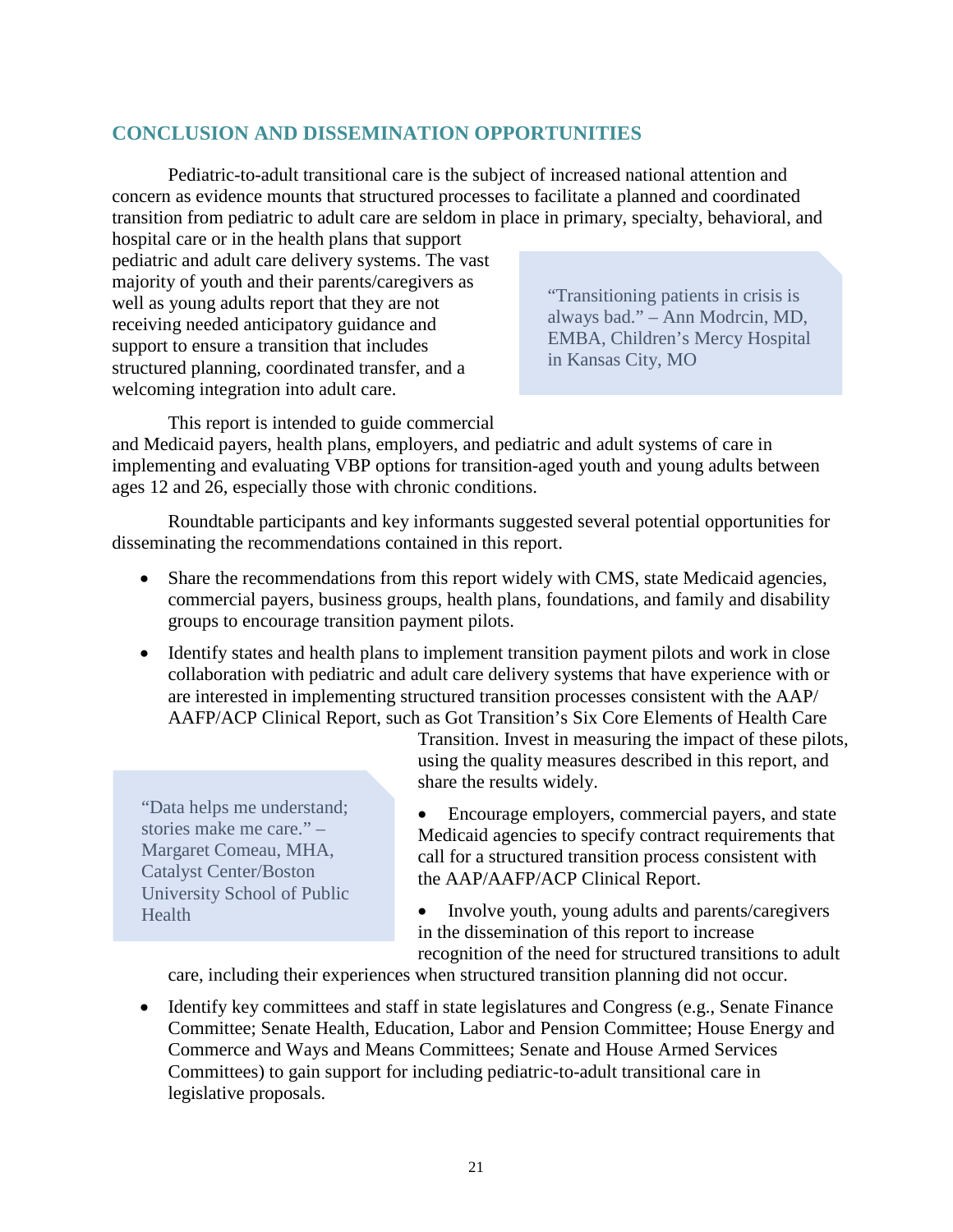- Encourage health professional educational leaders to incorporate transition into their curriculum.
- Disseminate recommendations from this report at conferences attended by Medicaid and commercial payers, employers, health plans/ACOs, pediatric and adult clinical leaders and educators, and youth/family and disability groups.

Patterns of care established in adolescence and young adulthood have long-term impacts on future adult health. Payers, employers, and health plans have a critical role to play in establishing the needed infrastructure within and between pediatric and adult care delivery systems to ensure a structured approach to transitional care consistent with professional recommendations. Given the low US performance on transitional care for youth with and without chronic conditions, now is a critical time to invest in HCT for and young adults.

"A modest investment that succeeds in establishing a solid and successful transition will have a multiplicative return of investment in the longer term." – Mark Hudak, MD, AAP Committee on Child Health Financing

**THE NATIONAL ALLIANCE TO ADVANCE ADOLESCENT HEALTH** is a nonprofit organization whose mission is to achieve long-term, systemic improvements in comprehensive health care and insurance coverage for adolescents, with focused attention on those from low income families and with special health care needs. Through policy analysis, technical assistance, quality improvement, and advocacy, The National Alliance works to promote effective transitions from pediatric to adult health care as part of its Got Transition program. In collaboration with others, The National Alliance also works to expand the availability of adolescent-centered care, access to mental health services, and improvements in health insurance coverage for adolescents and young adults.

For more information about HCT and this report, please visit [thenationalalliance.org](mailto:thenationalalliance.org) or contact Annie Schmidt at [Aschmidt@TheNationalAlliance.org.](mailto:Aschmidt@TheNationalAlliance.org)

**LUCILE PACKARD FOUNDATION FOR CHILDREN'S HEALTH** was founded in 1997 as an independent public charity, established to ensure a continued source of funding and support for the health and well-being of children. Its mission is to elevate the priority of children's health and increase the quality and accessibility of children's health care through leadership and direct investment. The Foundation engages in grantmaking, research, policy advocacy, and community engagement to support efforts that promote development of a system that delivers family-centered, high-quality health care and related services.

For more information about the Foundation, visit [lpfch.org](http://www.lpfch.org/)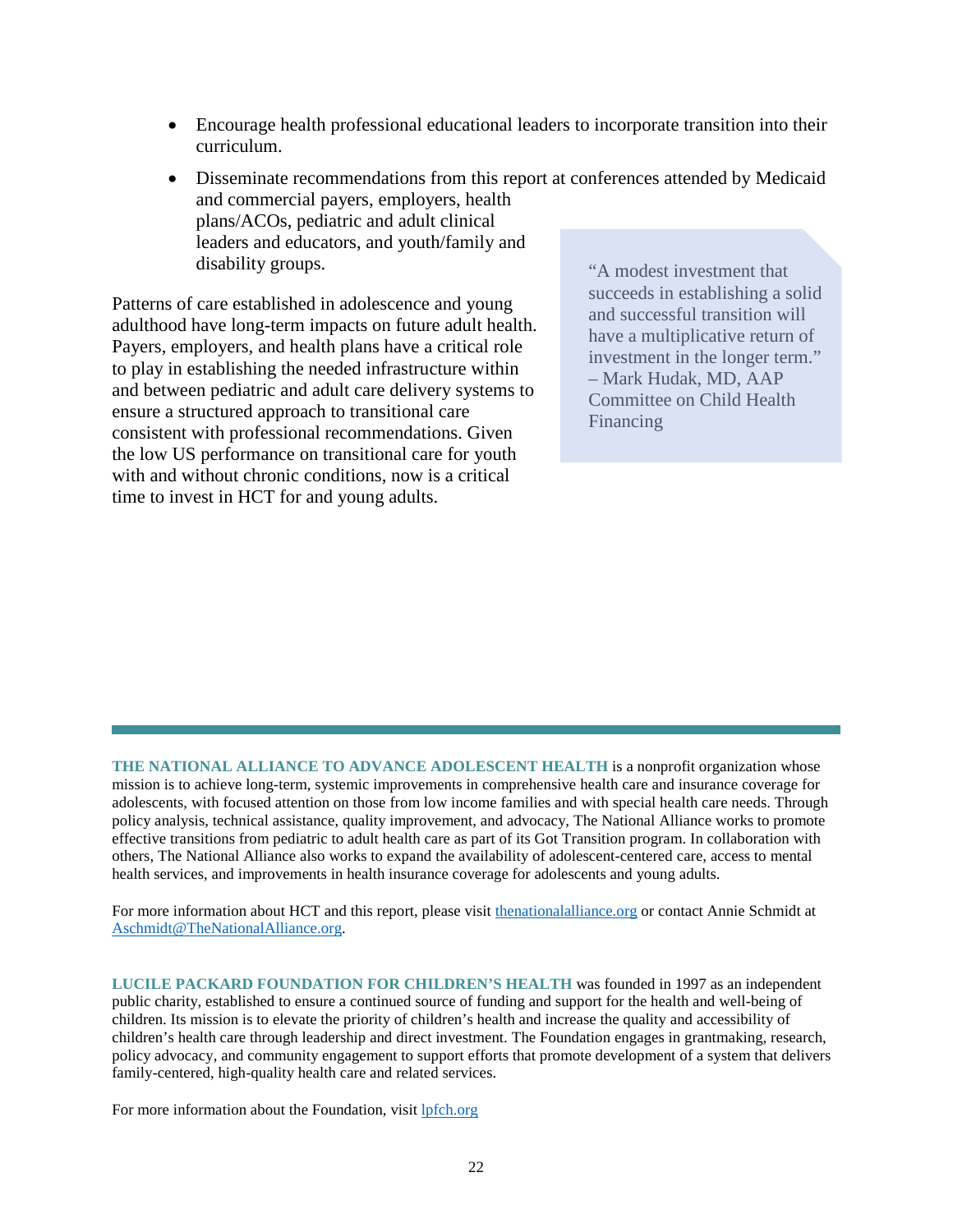# <span id="page-26-0"></span>**REFERENCES**

- 1. U.S. Census Bureau. Annual Estimates of the Resident Population: April 1, 2010 to July 1, 2016. [http://www.factfinder.census.gov.](http://www.factfinder.census.gov/) Published 2016. Last accessed July 25, 2017.
- 2. Lebrun-Harris L, McManus M, Ilango S, Cyr M, McLellan S, Mann M, et al. Transition preparation among youth with and without special health care needs in the United States. *Pediatrics*. 2018;142(4):e20180194.
- 3. Gabriel P, McManus M, Rogers K, White P. Outcome evidence for structured pediatric to adult health care transition interventions: A systematic review. *Journal of Pediatrics*. 2017;188:263-269.
- 4. McManus M, White P, Schmidt A, Kanter D, Molteni R, Salus T. 2018 Coding and Reimbursement Tip Sheet for Transition from Pediatric to Adult Health Care. Washington, DC: Got Transition; April 2018.
- 5. Cooley WC, Sagerman PJ, Transitions Clinical Authoring Group, American Academy of Pediatrics, American Academy of Family Physicians, American College of Physicians. Supporting the health care transition from adolescence to adulthood in the medical home. *Pediatrics*. 2011;128(1):182-200.
- 6. White PH, Cooley WC, Transitions Clinical Authoring Group, American Academy of Pediatrics, American Academy of Family Physicians, American College of Physicians. Supporting the health care transition from adolescence to adulthood in the medical home. *Pediatrics*. Forthcoming.
- 7. Got Transition. Six Core Elements of Health Care Transition. Available at [https://www.gottransition.org.](https://www.gottransition.org/) Accessed March 9, 2018.
- 8. McManus M, White P, Barbour A, Downing B, Hawkins K, Quion N, et al. Pediatric to adult transition: a quality improvement model for primary care. *Journal of Adolescent Health*. 2015;56(1):73-78.
- 9. Maeng DD, Snyder SR, Davis TW, Tomcavage JF. Impact of a complex care management model on cost and utilization among adolescents and young adults with special care and health needs. *Population Health Management*. 2017;20(6):435-441.
- 10. Burns K, Farrell K, Myszka R, Park K, Holmes-Walker DJ. Access to a youthspecific service for young adults with type 1 diabetes mellitus is associated with decreased hospital length of stay for diabetic ketoacidosis. *Internal Medicine Journal*. 2018;48(4):396-402.
- 11. Farre A, McDonagh JE. Helping health services to meet the needs of young people with chronic conditions: Towards a developmental model for transition. *Healthcare (Basel)*. 2017;5(4).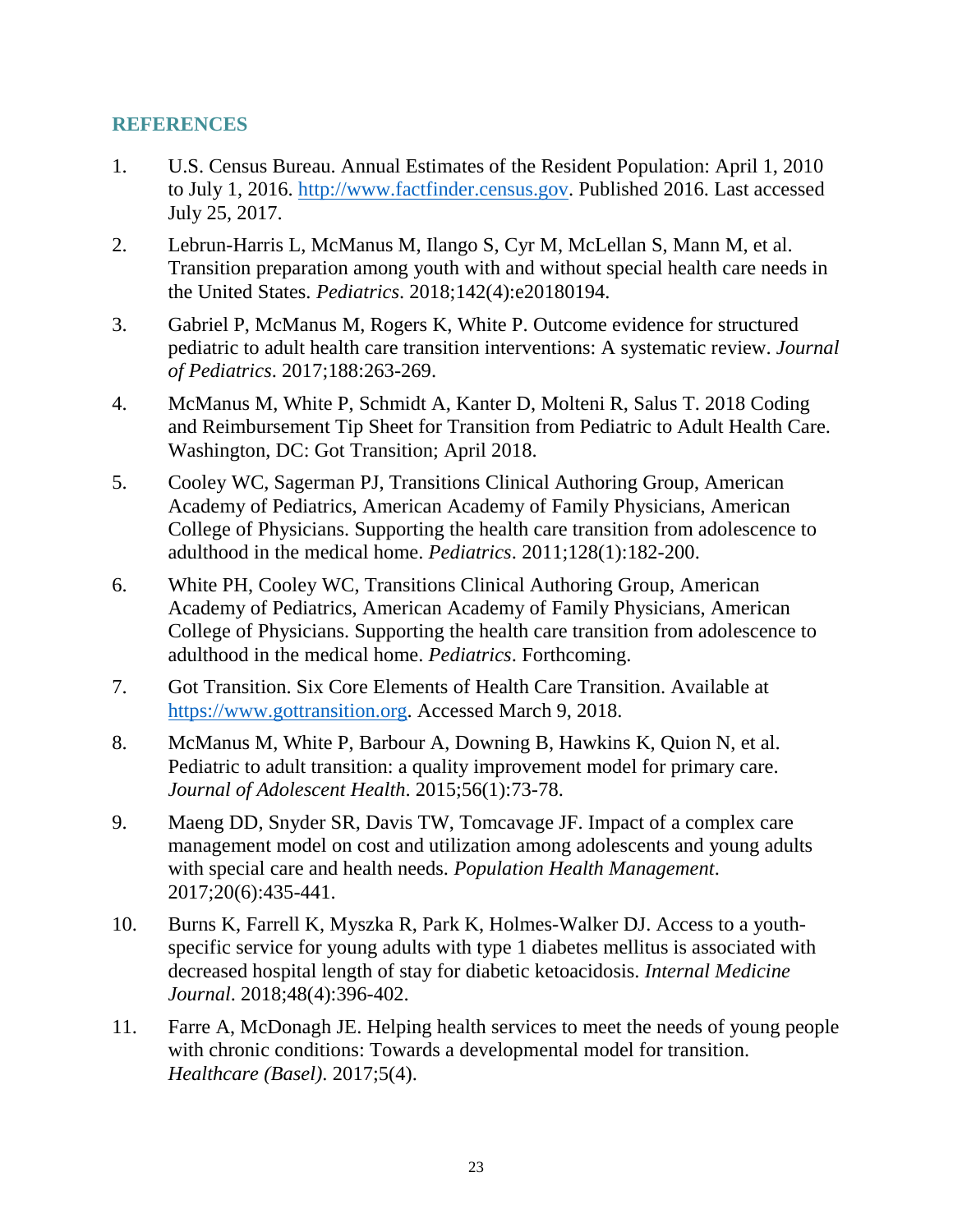- 12. Estimates from the 2016 National Survey of Children's Health. [http://childhealthdata.org.](http://childhealthdata.org/) Accessed June 12, 2018.
- 13. Institute of Medicine and National Research Council of the National Academies. *Investing in the Health and Well-Being of Young Adults*. Washington, DC: The National Academies Press; 2014.
- 14. Findley MK, Cha E, Wong E, Faulkner MS. A systematic review of transitional care for emerging adults with diabetes. *Journal of Pediatric Nursing*. 2015;30(5):e47-e62.
- 15. Brousseau DC, Owens PL, Mosso AL, Panepinto JA, Steiner CA. Acute care utilization and rehospitalizations for sickle cell disease. *JAMA*. 2010;303(13):1288-1294.
- 16. Gurvitz M, Valente AM, Broberg C, Cook S, Stout K, Kay J, et al. Prevalence and predictors of gaps in care among adult congenital heart disease patients: HEART-ACHD (The Health, Education, and Access Research Trial). *Journal of the American College of Cardiology*. 2013;61(21):2180-2184.
- 17. Measure Evaluation Criteria and Guidance for Evaluating Measures for Endorsement. Washington, DC: National Quality Forum; 2017.
- 18. Centers for Medicare & Medicaid Services (CMS). "At-a-Glance" Guide to Federal Medicaid Authorities Useful in Restructuring Medicaid Health Care Delivery or Payment. Baltimore, MD: CMS; 2012.
- 19. Centers for Medicare & Medicaid Services (CMS). Paving the Road to Good Health: Strategies for increasing Medicaid adolescent well-care visits. Baltimore, MD: CMS; 2014.
- 20. National Academy for State Health Policy (NASHP). Promoting preventive services and healthy behaviors through Medicaid and CHIP: Idaho's preventive health assistance program. Washington, DC: NASHP; 2018.
- 21. Centers for Medicare & Medicaid Services. 2018 Core Set of Children's Health Care Quality Measures for Medicaid and CHIP (Child core set). [https://www.medicaid.gov/medicaid/quality-of-care/downloads/performance](https://www.medicaid.gov/medicaid/quality-of-care/downloads/performance-measurement/2018-child-core-set.pdf)[measurement/2018-child-core-set.pdf.](https://www.medicaid.gov/medicaid/quality-of-care/downloads/performance-measurement/2018-child-core-set.pdf) Accessed August 3, 2018.
- 22. National Committee for Quality Assurance (NCQA). Healthcare Effectiveness Data and Information Set (HEDIS). [http://www.ncqa.org/hedis-quality](http://www.ncqa.org/hedis-quality-measurement/hedis-measures)[measurement/hedis-measures.](http://www.ncqa.org/hedis-quality-measurement/hedis-measures) Accessed August 3, 2018.
- 23. National Quality Forum. Quality Positioning System (QPS). [http://www.qualityforum.org/QPS/QPSTool.aspx#.](http://www.qualityforum.org/QPS/QPSTool.aspx) Accessed August 3, 2018.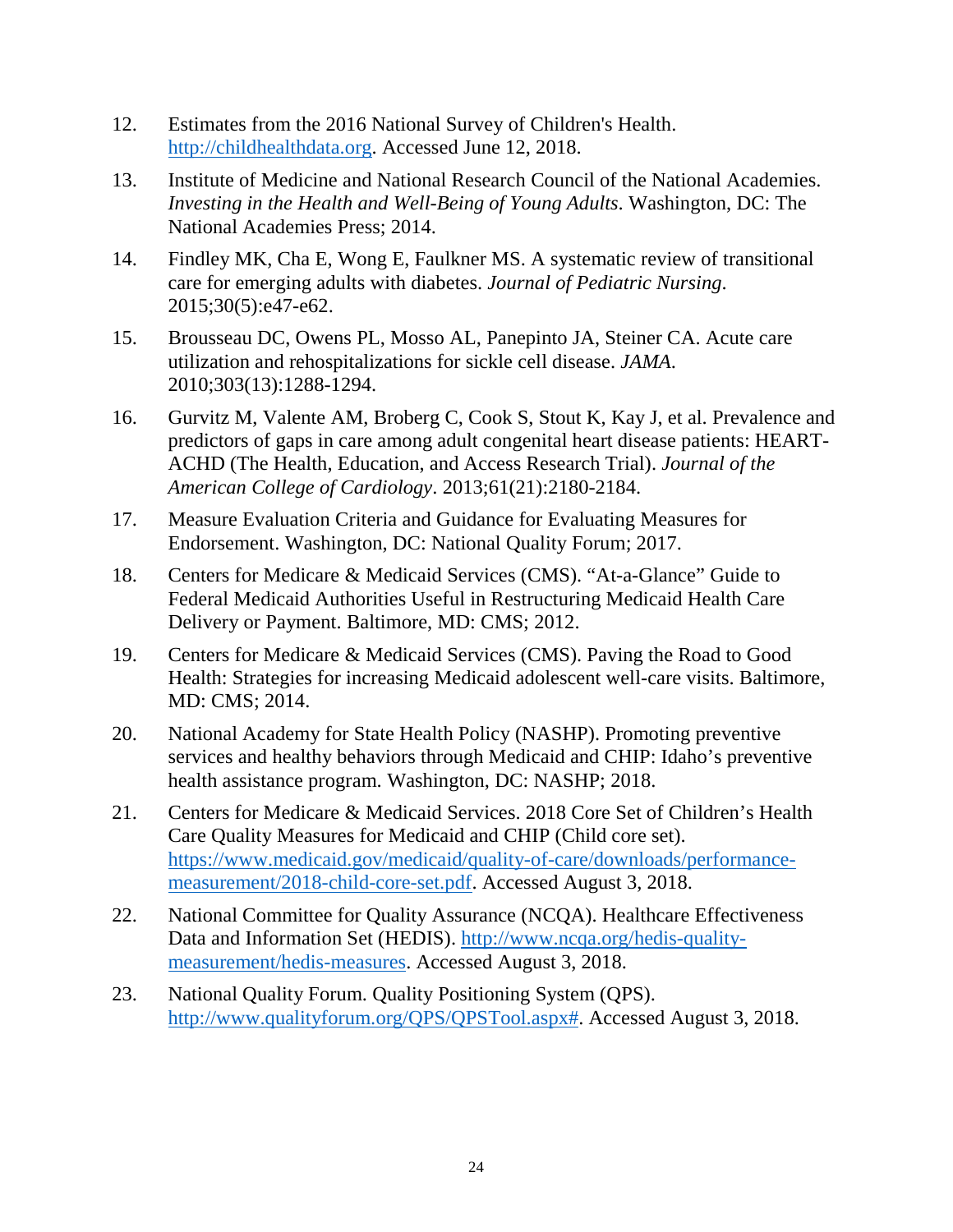# <span id="page-28-0"></span>**APPENDIX A: TRANSITION PAYMENT KEY INFORMANTS**

### **CMS and Other HHS Officials**

#### **Alexander Billioux, MD, DPhil**

Director, Division of Population Health Incentives and Infrastructure Senior Advisor, Center for Medicare and Medicaid Innovation (CMMI) Centers for Medicare and Medicaid Services

#### **Mary Pat Farkas, MSA**

Technical Director for Health Homes, Programs of All-Inclusive Care for the Elderly, and Coordination of Benefits/Third Party Liability Disabled and Elderly Health Program Group Centers for Medicare and Medicaid Services

#### **Renee Fox, MD**

Medical/Health Policy Advisor, Children and Adults Health Programs Group Center for Medicaid and CHIP Services Centers for Medicare and Medicaid Services

#### **Ashley Gavin, DPA**

Public Health Analyst, Division of Population and Health Incentives and Infrastructure Centers for Medicare and Medicaid Services

#### **Richard Jensen, MPP**

Senior Policy Advisor, CMMI Centers for Medicare and Medicaid Services

#### **Gavin Kennedy, MURP**

Acting Director, Division of Behavioral Health and Intellectual Disability

Office of Disability, Aging, and Long-Term Care Policy

Office of the Assistant Secretary for Planning and Evaluation

#### **Michael Nardone, MPA**

Director, Disabled and Elderly Health Program Group Center for Medicaid and CHIP Services Centers for Medicare and Medicaid Services

### **D.E.B. Potter, MS**

Program Analyst, Division of Behavioral Health and Intellectual Disability

Office of Disability, Aging, and Long-Term Care **Policy** 

Office of the Assistant Secretary for Planning and Evaluation

#### **Paul Rosen, MD, MPH, MMM**

Medical Officer, Transforming Clinical Practice Initiative Centers for Medicare and Medicaid Services

#### **Susan Ruiz**

EPSDT Lead, CMS San Francisco Regional Office Division of Medicaid and Children's Health **Operations** Centers for Medicare and Medicaid Services

#### **Deirdra Stockmann, PhD, MUP**

Health Insurance Specialist, Division of Quality and Health Outcomes Center for Medicaid and CHIP Services Centers for Medicare and Medicaid Services

#### **Joshua Traylor, MPH**

Health Insurance Specialist and Project Officer State Innovation Models Initiative Centers for Medicare and Medicaid Services

#### **Kristina West, MS**

Policy Analyst, Division of Behavioral Health and Intellectual Disability

Office of Disability, Aging, and Long-Term Care Policy

Office of the Assistant Secretary for Planning and Evaluation

#### **Ellen-Marie Whelan, MS, PhD**

Chief Population Health Officer, Center for Medicaid and CHIP Services Centers for Medicare and Medicaid Services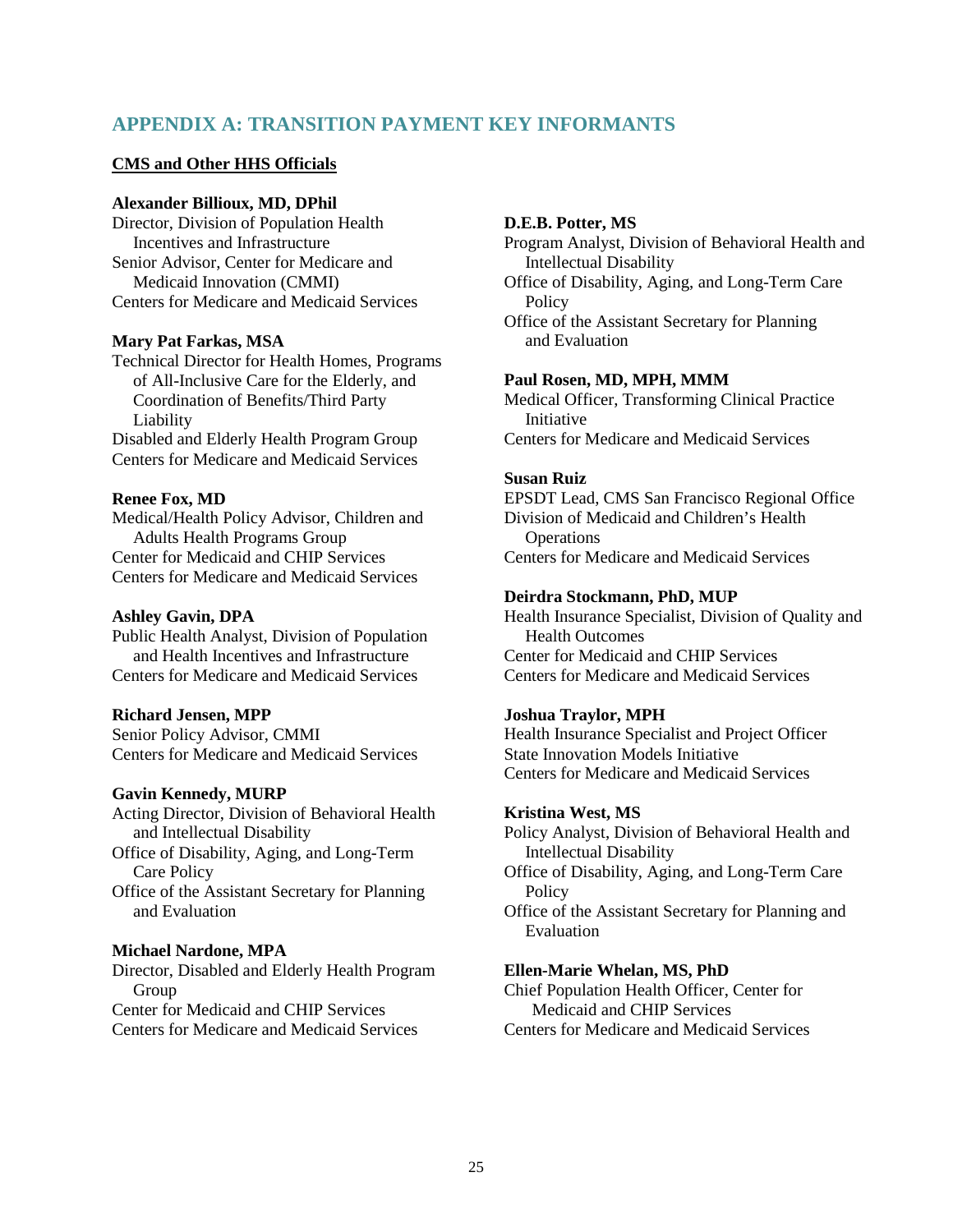#### **State Medicaid Officials**

**Jennifer Blanchard, MSW, MPP** Director, Community and Care Integration Reform Minnesota Department of Human Services

#### **Curt Curnow, MHA**

Director, Quality and Health Improvement Colorado Department of Health Care Policy and Financing

### **David Kelley, MD, MPA**

Chief Medical Officer, Office of Medical Assistance Programs Pennsylvania Department of Public Welfare

#### **Commercial Insurers/Health Plans**

**Joel Bradley, MD** Chief Medical Officer United Healthcare Community Plan of Tennessee Member, American Academy of Pediatrics Committee on Coding and Nomenclature

#### **Lili Brillstein, MPH**

Director, Episodes of Care Horizon Blue Cross Blue Shield of New Jersey

**Tom Davis, MD**

Director, Comprehensive Care Clinic Geisinger Health Solutions

**Simon Hambidge, MD, PhD** Chief Executive Officer Denver Community Health Services Professor of Pediatrics and Epidemiology, University of Colorado

#### **Tracy Johnson, PhD**

Director, Health Care Reform Initiatives Denver Health and Hospital Authority Assistant Professor, Colorado School of Public Health

#### **Carolyn Langer, MD, JD, MPH**

Senior Vice President/Chief Medical Officer Fallon Health Previously Chief Medical Officer, MassHealth

#### **Gina Robinson**

Program Administrator, Client and Clinical Care Program Office Colorado Department of Health Care Policy and Financing

#### **Alice Weiss, JD**

Director, Health Care Policy and Research Administration DC Department of Health Care Finance

**John Keats, MD** Market Medical Executive Cigna HealthCare

**Jennifer Kyle, RN, MA** Senior Director, Product Development UnitedHealthcare Special Needs Initiative

#### **Hongmai Pham, MD, MPH**

Vice President Provider Alignment Solutions Anthem

#### **Sunny Ramchandani, MD, MPH**

Deputy Chief Medical Officer Aetna

#### **Julie Schilz, BSN, MBA**

Staff Vice President Care Delivery Transformation Anthem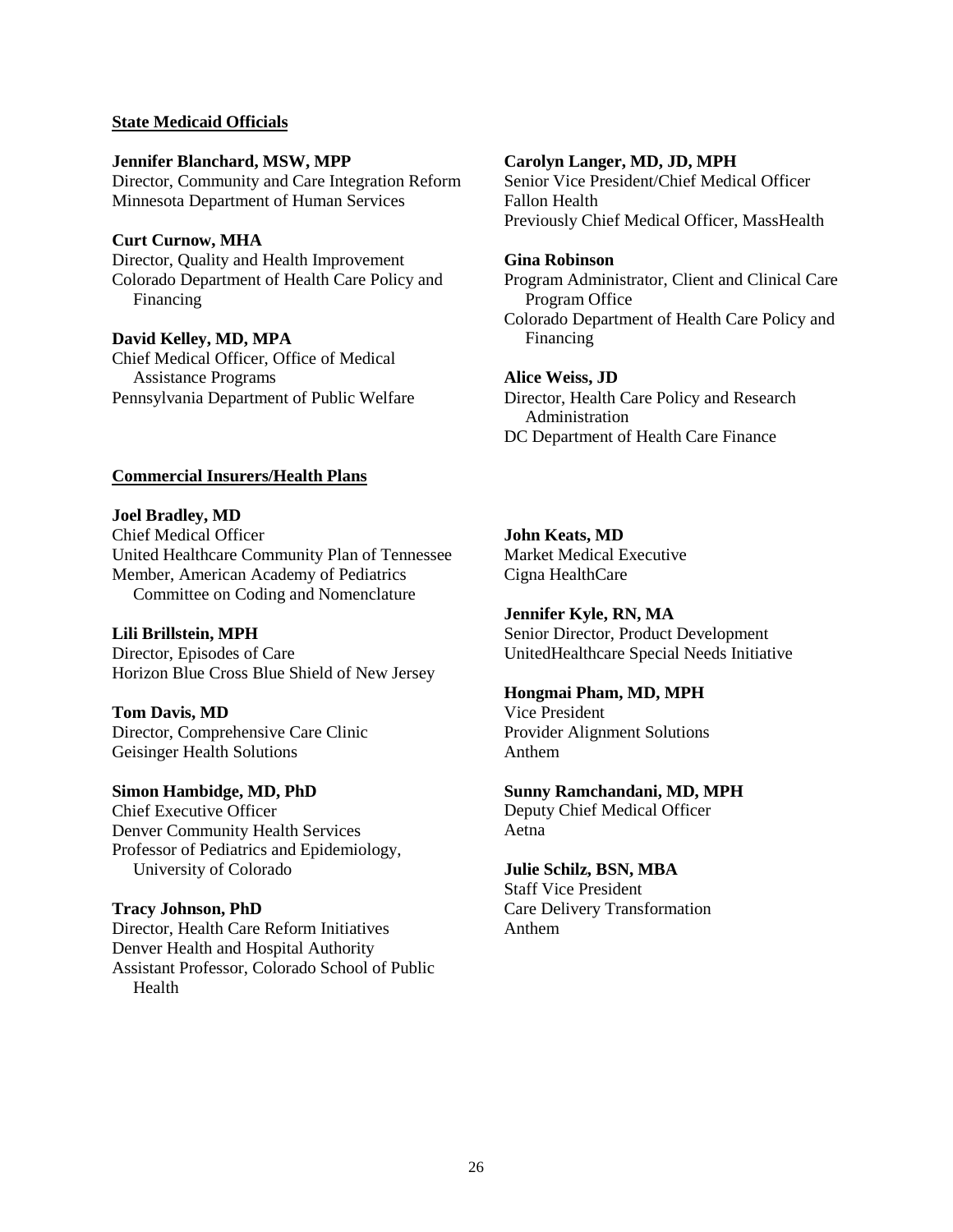#### **Professional Organizations**

#### **Jeannine Engel, MD**

Physician Advisor, Billing Compliance University of Utah Health Member, American College of Physician's Coding and Payment Policy Subcommittee

# **Robert Hall, JD, MPAff**

Director, Government Relations American Academy of Family Physicians

### **Mark Hudak, MD**

Professor and Chair, Department of Pediatrics University of Florida College of Medicine Chair, AAP Committee on Child Health Financing

### **David Kanter, MD, MBA, CPC**

Vice President of Medical Coding Pediatrix Medical Group Member, AAP Committee on Coding and Nomenclature

#### **Marielle Kress, MPP** Assistant Director, Department of Federal Affairs American Academy of Pediatrics

### **National Organizations**

**Chris Adamec, MPH** Policy Director Patient-Centered Primary Care Collaborative

### **Kamala Allen, MHS**

Vice President, Program Operations Director, Child Health Quality Center for Health Care Strategies

**Richard Bankowitz, MD, MS, MBA** Chief Medical Officer Executive Vice President, Clinical Affairs America's Health Insurance Plans

**Michael Barr, MD, MBA** Executive Vice President, Quality Measurement and Research Group National Committee for Quality Assurance

#### **Kent Moore**

Senior Strategist for Physician Payment American Academy of Family Physicians

### **Charles Norlin, MD**

Director, Medical Home Portal Project Director, Utah Pediatric Partnership to Improve Healthcare Quality University of Utah School of Medicine

#### **Jill Rinehart, MD**

President, AAP Vermont Chapter Clinical Associate Professor of Pediatrics, Robert Larner College of Medicine, University of Vermont

### **Brooke Rockwern, MPH**

Senior Analyst, Health Policy and Regulatory Affairs American College of Physicians

# **Lou Terranova, MS**

Senior Health Policy Analyst, Division of Health Care Finance American Academy of Pediatrics

# **Susan Dull, RN, MSN, MBA**

Director, Collaborative Learning and Improvement Care Transformation Lead, CARE Award Project Team National Association of Children's Hospitals and Related Institutions

### **Clif Gaus, ScD, MHA**

Chief Executive Officer National Association of ACOs

### **Kathleen Giblin, RN**

Senior Vice President, Quality Innovation National Quality Forum

# **Ann Greiner, MUP** President and Chief Executive Officer Patient-Centered Primary Care Collaborative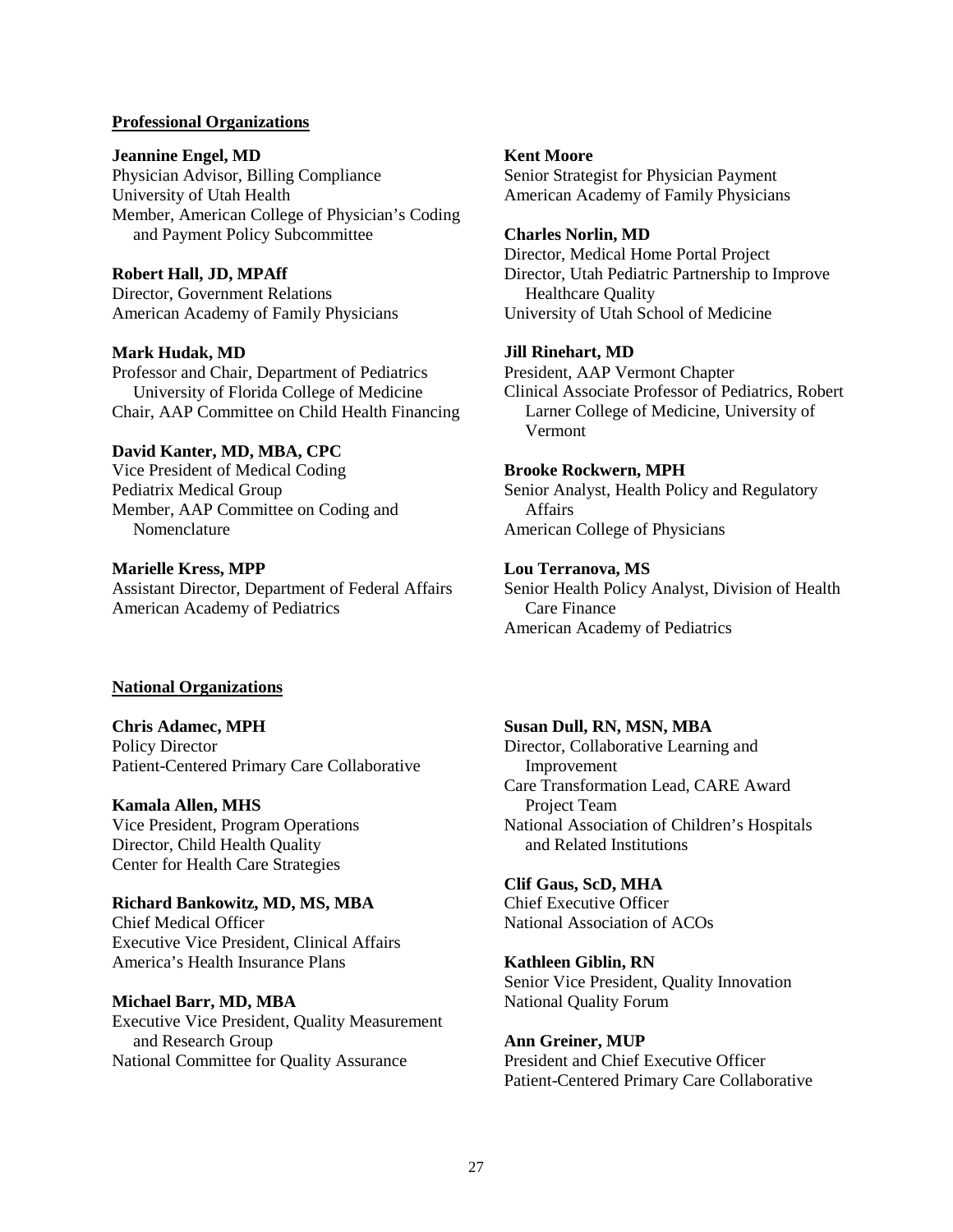**Rhys Jones, MPH** Vice President, Medicaid Advocacy America's Health Insurance Plans

**Jacqueline Kueser, MS** Leader, Care Transformation Informatics Payment Model Lead, CARE Award Project Team Children's Hospital Association

**Tricia McGinnis, MPP, MPH** Senior Vice President Center for Health Care Strategies

**Elisa Munthali, MPH**

Senior Vice President, Quality Measurement National Quality Forum

#### **Academic and Policy Consultants**

**Sara Bachman, PhD**  Director, Center for Advancing Health Policy and Practice Research Professor, Health Law, Policy and Management Boston University School of Public Health

**Jan Berger, MD, MJ** President and Chief Executive Officer Health Intelligence Partners

**Margaret Comeau, MHA** Senior Project Director, Center for Advancing Health Policy and Practice

Co-Principal Investigator, Catalyst Center Boston University School of Public Health

**Paul Grundy, MD, MPH** Chief Medical Officer Global Director, Healthcare Transformation IBM Healthcare and Life Sciences

**Henry Ireys, PhD**  Director, Program Improvement Division Mathematica Policy Research

**Marsha Lillie-Blanton, DrPH** Associate Research Professor, Department of Health Policy and Management Milken Institute School of Public Health George Washington University

**Joe Parks, MD** Medical Director National Council for Behavioral Health

**Kathryn Santoro, MPP** Director, Policy and Development National Institute for Health Care Management Foundation

**Karen VanLandeghem, MPH** Senior Program Director National Academy for State Health Policy

#### **Patricia MacTaggart, MBA, MMA**

Lead Research Scientist, Health Policy and Management Milken Institute School of Public Health George Washington University

**Jeanne McAllister, MS, MHS**

Adjunct Associate Research Professor of Pediatrics Indiana University School of Medicine

**John McCarthy, MPA** Founding Partner Speire Healthcare Strategies

**Bert Miuccio**

Chief Executive Officer HealthTeamWorks

**Matt Roan** Principal Health Management Associates

**Tim Westmoreland, JD** Research Professor, Public Policy Professor from Practice Georgetown University Law Center

**Joseph Zickafoose, MD, MS** Senior Researcher Mathematica Policy Research Vanderbilt University Medical Center